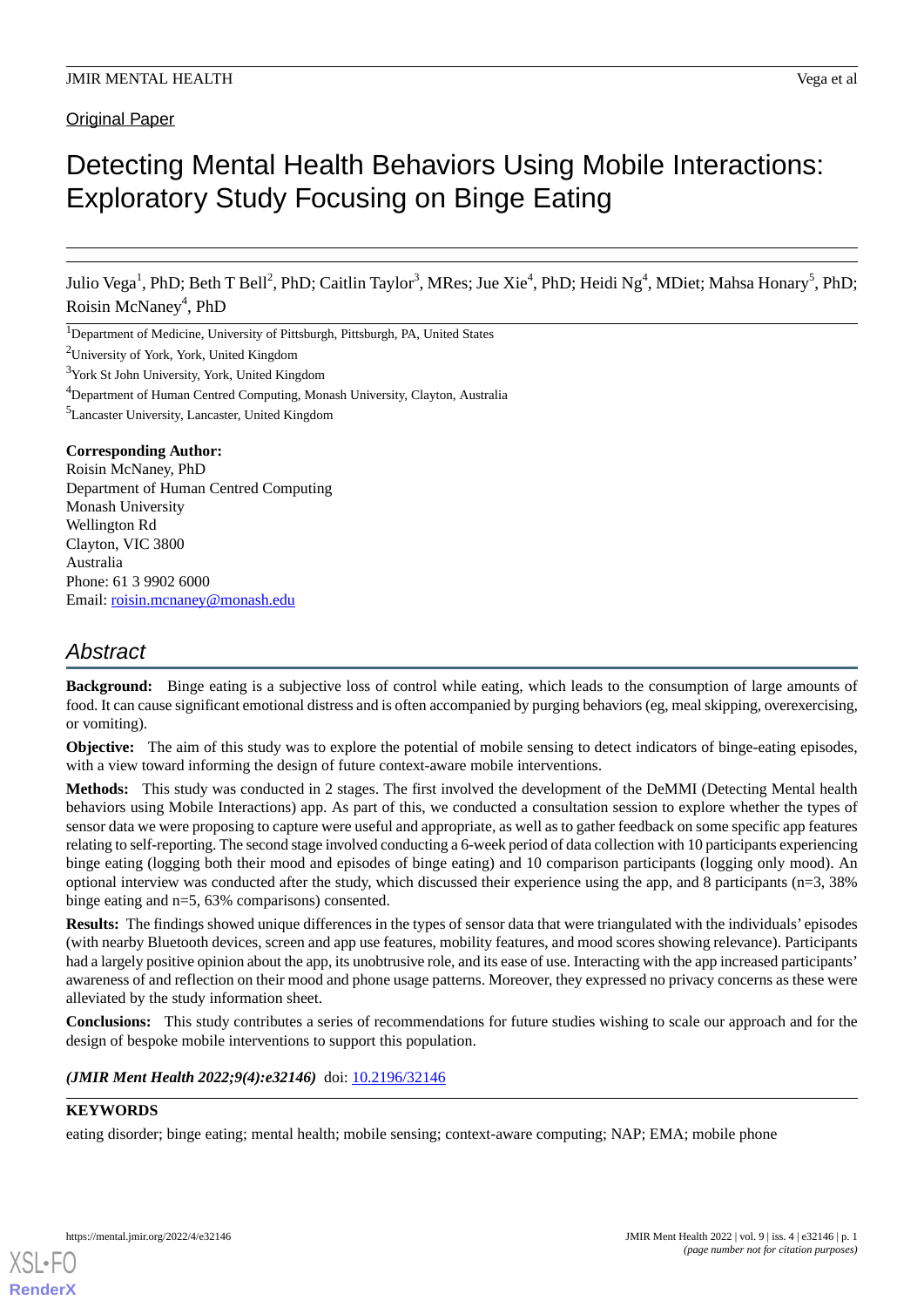# *Introduction*

## **Background**

Binge eating is classified as a distinct period during which an individual experiences a subjective loss of control over eating, eats notably more or differently than usual, and feels unable to stop eating or limit the type or amount of food eaten [\[1](#page-15-0)]. It is thought to affect approximately 5% of women and 4% of men worldwide in some form over *their life course* [\[2\]](#page-15-1). Binge eating is a precursor for, and is symptomatic of, clinical eating disorders, including bulimia nervosa and binge eating disorder [[3\]](#page-15-2). In bulimia nervosa, binge eating is typically followed by the purging of calories from the body in an attempt to counteract a binge eating episode—for example, through vomiting, use of laxatives or diuretics, extreme dieting, or excessive exercise—whereas individuals with binge eating disorder do not engage in purging practices [[4\]](#page-15-3). Binge eating is often a hidden behavior conducted in secret [\[5](#page-15-4)] and can lead to extreme feelings of shame, worthlessness, and lack of control, which can have major impacts on an individual's mental health and emotional well-being [[6\]](#page-15-5). Research has shown that clinical binges (ie, from those with an eating disorder diagnosis) yield the same subjective experiences before and after the binge as those reported from a nonclinical binge eating episode [[7\]](#page-15-6).

Anxiety and depression are prevalent in people with binge-eating behaviors [\[8](#page-15-7)-[10\]](#page-16-0), and research indicates that binge eating is used as a strategy for regulating negative affect (often used as an umbrella term to refer to emotive experiences such as mood, emotion, impulses, and stress response [\[11](#page-16-1)]). In addition, as people with binge-eating behaviors are often within the normal to obese BMI category range [[12\]](#page-16-2), people in this population report feelings of being unworthy of mental health support and not identifying themselves as having an eating disorder. All this, paired with the secretive nature of binge-eating behaviors, means that the identification and treatment of binge eating are particularly challenging [[5\]](#page-15-4).

A growing body of literature has identified opportunities for mobile sensing (ie, the collection and use of data collected from sensors embedded within mobile devices such as smartphones) to detect mental health behaviors such as schizophrenia [[13\]](#page-16-3), bipolar disorder [\[14](#page-16-4)], and depression [\[15](#page-16-5)]. With the exception of the study by Juarascio et al [[16\]](#page-16-6), who looked at heart rate variability as a risk predictor for emotional eating episodes, no research has explicitly investigated the potential for mobile sensing in relation to disordered eating behaviors. This is an underexplored area of research, which has significant opportunities for (1) identifying the contextual and situational factors associated with binge-eating episodes and (2) providing improved access to support and behavior prevention through context-aware interventions [\[17](#page-16-7),[18\]](#page-16-8).

Our research aimed to contextualize the experiences of people engaging in self-identified episodes of binge eating, with or without subsequent purging activities, by understanding the types of activities that a person might be engaging with in and around the occurrence of an episode. As this was a first-of-its-kind exploratory work, we used a broad range of mobile sensors that already exist in mobile phones (eg, location

sensors can indicate whether someone is spending a lot of time at home; movement sensors can give us an idea of how much activity a person has been engaging in; app usage sensors can indicate how much time someone is spending on social media or healthy eating and fitness apps). We asked participants to provide daily self-reports of their mood (collected in both the morning and evening) and to self-report any episodes of binge eating (logged through a button press to capture the time of the episode, with the option of providing further information in the form of free-flowing text). This provided us with a measure of the differences in behavioral features extracted from smartphone data on days with and without incidents of binge eating in an attempt to inform future context-aware mobile interventions to support this population.

We describe the development of the DeMMI (Detecting Mental health behaviors through Mobile Interactions) app, which was refined in consultation with service users. We then describe a 6-week remote study of 20 participants (10 with experiences of binge eating and 10 without any mental health issues, who reported twice daily mood logs and acted as a comparison group). Our contributions from this paper are three-fold: (1) first, we provide a set of reflections around the challenges of conducting work with the binge-eating population and the benefits of remote, anonymous engagement; (2) second, we provide unique insights into the successes and challenges surrounding our mobile sensing approach (from a pilot study perspective) and how this might be better scaled in the future for larger-scale studies over longer periods; and (3) finally, we provide a set of recommendations for the design of future context-aware interventions aimed at supporting people experiencing binge-eating behaviors.

## **Use of Ecological Momentary Assessment for Monitoring Mood and Binge Eating**

Cross-sectional and longitudinal studies are useful for understanding the long-term risk factors of poor mental health, including those that contribute to binge eating (see the study by Burton and Abbott [\[19](#page-16-9)] for review). However, they are much less useful for understanding the more immediate contextual and situational factors that directly contribute to fluctuations in mood that accompany binge-eating behavior. Ecological Momentary Assessment (EMA) techniques are better able to provide information on these contextual factors. EMA involves the recording of problematic moods, thoughts, and behaviors, as well as the events that immediately precede them, to identify predictive patterns. Although early EMA involved the use of paper-based diaries, more recent research has used digital tools (eg, mobile phones and web-based apps) to gather real-time self-reported data. Data collected through digitally enhanced EMA not only have the potential to enhance the understanding of binge eating in research settings but can also be used in therapeutic settings, as well as by individuals, to better understand and monitor individual patterns related to poor mental health. Indeed, a large proportion of smartphone apps specifically for binge eating [[20-](#page-16-10)[23\]](#page-16-11), as well as for mental health [[24](#page-16-12)[-30](#page-16-13)], typically involves self-reporting and repeatedly prompting participants over time [[31\]](#page-16-14). Such mobile monitoring apps are typically well-received by young people [[32\]](#page-17-0).

 $XS$ -FO **[RenderX](http://www.renderx.com/)**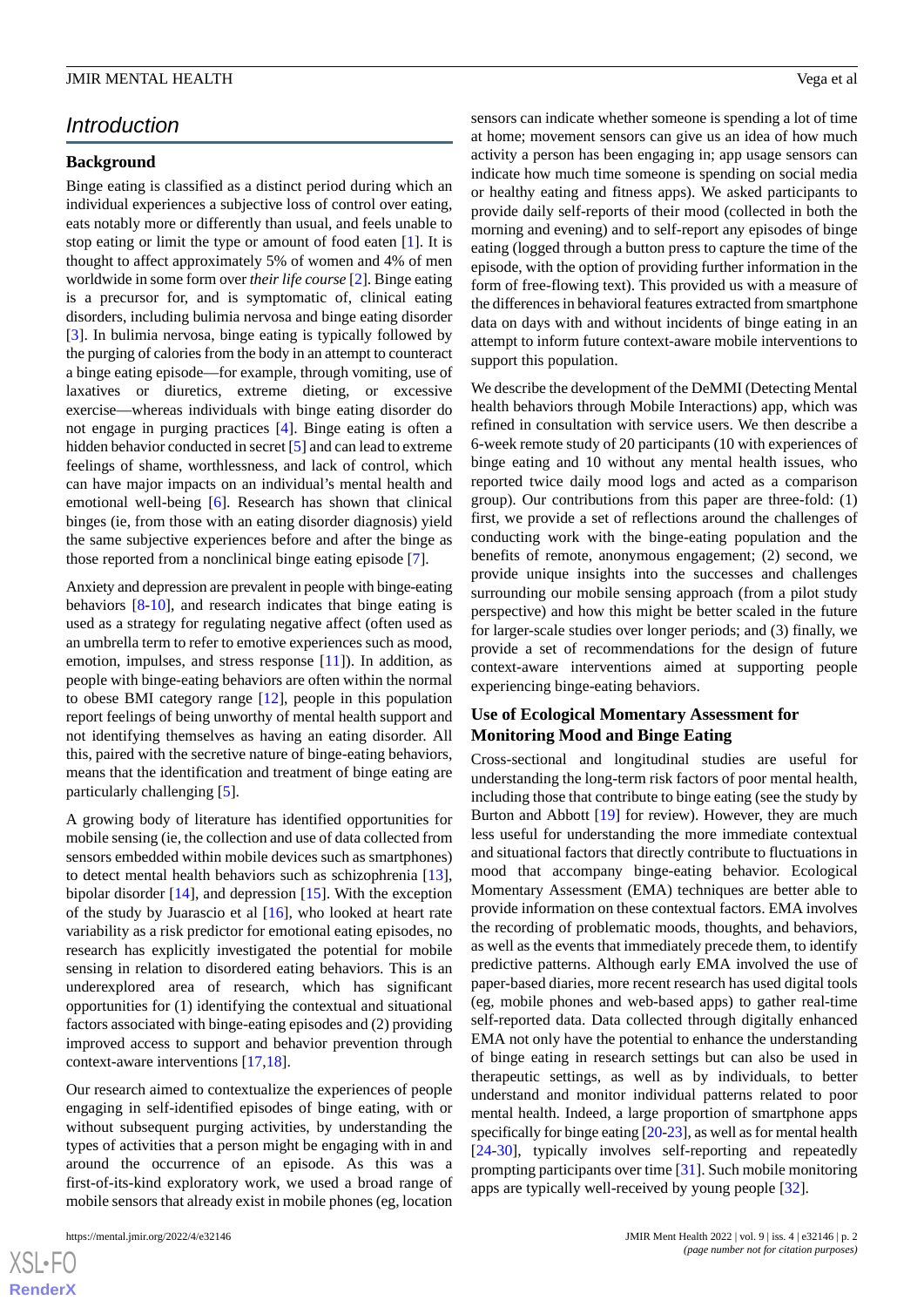EMA relies on the self-report of affective states; however, there is much heterogeneity in the way these affective states are measured. The self-report questions used in smartphone-based EMA are often literal translations of clinical tools [\[24](#page-16-12),[26](#page-16-15),[33,](#page-17-1)[34\]](#page-17-2). For example, The Positive and Negative Affect Scale (PANAS) involves participants indicating the extent to which they are experiencing 10 types of positive (eg, *alert*) and negative (eg, *upset*) affect using 5-point Likert scales [\[35](#page-17-3)]. Although the original PANAS is generally considered too long to be applied with high frequency in EMA [\[36](#page-17-4)], subscales and shortened forms have been delivered using smartphone EMA with good response rates, even when used multiple times daily [[33\]](#page-17-1). Furthermore, other approaches have attempted to reduce the burden on participants through the use of visual scales. For example, the Self-Assessment Manikin uses 3 icon-based scales to measure pleasure, arousal, and dominance [[37\]](#page-17-5). In their original form, the icons are abstract outlines of a human-like figure; however, other implementations have also used more realistic representations [[26\]](#page-16-15). Studies have found preferences for these briefer visual scales when compared with more repetitive traditional EMA [\[26](#page-16-15),[38\]](#page-17-6).

## **Mobile Sensing Approaches for Supporting Mental Health and Binge Eating**

The ubiquity and sensing capabilities of smartphones make them attractive tools for the passive collection of multimodal sensor data 24/7. Compared with EMA, they are objective, less burdensome, have a higher temporal resolution, and provide rich data streams to infer aspects of users' social context and behavior in naturalistic conditions [[39](#page-17-7)[,40](#page-17-8)]. Research has shown the potential of these data to monitor and support mental health conditions, including depression [\[15](#page-16-5),[38,](#page-17-6)[41](#page-17-9)[-44](#page-17-10)], schizophrenia [[13](#page-16-3)[,45](#page-17-11)-[48\]](#page-17-12), bipolar disorder [[14,](#page-16-4)[49](#page-17-13)-[53\]](#page-18-0), stress [\[54](#page-18-1)-[58\]](#page-18-2) and anxiety [[59-](#page-18-3)[62\]](#page-18-4). Typically, behavioral features (metrics quantifying aspects of individuals' routines and activities) are computed from smartphone and wearable data, and their role in tracking, classifying, or predicting events of interest (eg, depressive states and hospital readmission) is explored via analytical methods. Clinical scales, medical records, and patient-reported outcomes are often used as the ground truth to validate models built on top of behavioral features. However, to the best of our knowledge, only Juarascio et al [\[16](#page-16-6)] explored mobile sensing in the context of eating episodes associated with negative emotions. They monitored 21 people with clinically significant emotional eating behaviors for 4 weeks using a wrist-worn device. The results showed that time and frequency domain features of heart rate variability could be used to classify 30-minute periods with and without emotional eating episodes better than chance. Although they showcased the importance of wearable data in supporting binge-eating monitoring, patient perspectives on mobile sensing and the role of smartphone phone data remain unexplored.

For eating disorders more broadly, research has shown that smartphone apps could increase patients' access to treatment [[18\]](#page-16-8) because of the anonymity they afford when considering the barriers people face in seeking clinical help (eg, shame and fear of stigma) [[5\]](#page-15-4). Furthermore, in light of near-ubiquitous smartphone use in modern society, these devices are uniquely positioned to support access to resources by promoting

[XSL](http://www.w3.org/Style/XSL)•FO **[RenderX](http://www.renderx.com/)** help-seeking and self-management behaviors [\[18](#page-16-8),[63\]](#page-18-5). Smartphones can enable personalized monitoring, which can aid in the identification of high-risk situations derived from behavioral and situational contexts extracted from multimodal data. Alongside their capabilities for digital intervention provision, they offer a powerful platform for delivering support at optimal times [[17,](#page-16-7)[18](#page-16-8)]. Currently, there are a number of apps designed primarily for people with disordered eating behaviors that have been studied in the literature, including *Recovery Record* and *RiseUp* [[18,](#page-16-8)[64\]](#page-18-6). Both apps use self-monitoring techniques and provide users with a set of coping strategies to try. In particular, *Recovery Record* uses EMA to facilitate self-monitoring [[65](#page-18-7)[,66](#page-18-8)] and has some features that are similar to the DeMMI app (eg, the ability to track mood and episodes of binge eating). However, this requires a significant amount of active tracking from the user (ie, daily diaries, logging of meals, and the feelings surrounding them), which can be a laborious task. Our study is interested in how passive approaches to monitoring can be leveraged, allowing us to potentially automatically detect contextual or situational triggers for episodes of binge eating. This would ultimately remove some of the tracking burdens from the user and provide indications of where digital interventions might be best positioned to help them. As a first step toward this goal, our study explores the individual differences in smartphone behavioral features between days with and without binge-eating episodes, framed around the experiences and needs of our users, as well as the current and future challenges faced by the mobile sensing community in detecting binge-eating episodes and delivering digital interventions.

## *Methods*

#### **Overview**

This study was conducted in 2 stages. The first involved the development of the DeMMI app. As part of this, we conducted a consultation session to explore whether the types of sensor data we were proposing to capture were seen as useful and appropriate, as well as to gather feedback on some specific app features relating to self-report. The second stage involved conducting a 6-week period of data collection with 10 participants experiencing binge eating (logging both their mood and episodes of binge eating) and 10 comparison participants (logging only mood).

First, we present the ethical considerations of this study. We then present the 2 stages of research separately, first describing the development of the DeMMI app before moving on to discuss our fieldwork study methods and findings.

#### **Ethical Considerations**

Ethical approval for this work was obtained from York St John, United Kingdom, University Ethics Committee (RECPSY00012), and the study adhered to the British Psychological Society ethical guidelines. The activities for the stage 1 consultation session were constructed collaboratively within the research team, which was made up of a clinical mental health professional and multiple highly experienced researchers with expertise in engaging people with a range of mental health issues in qualitative workshops and interviews.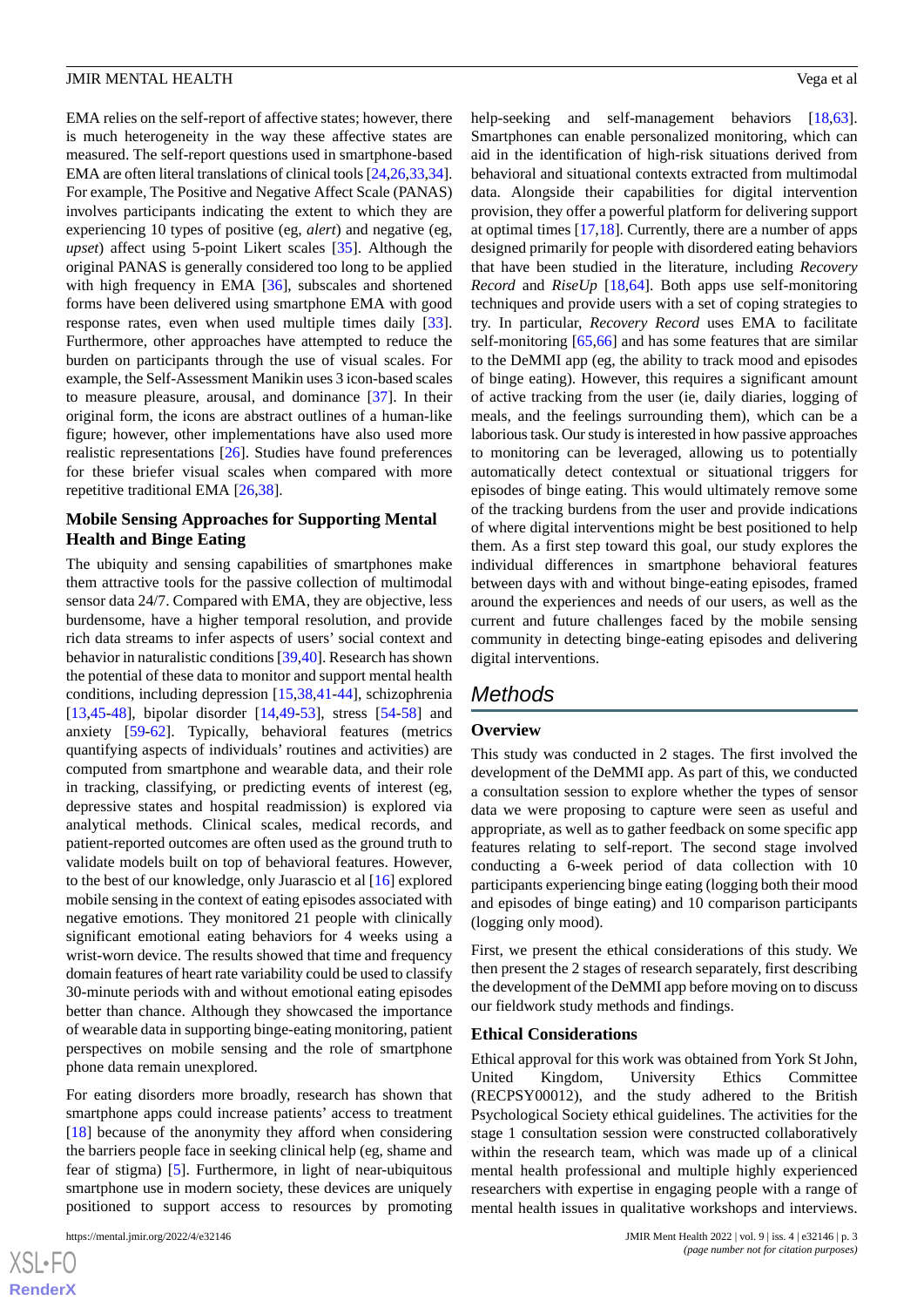The session was led by one of these experts and supported by an experienced postgraduate student working in the field of disordered eating and self-harm. Both facilitators were careful in creating an open and nonjudgmental space during the sessions. In stage 2, the research team created a safeguarding protocol before the commencement of remote participant recruitment. Participants were fully informed that their data were not being actively monitored and that the research team members were not mental health professionals. However, we conducted weekly well-being checks via WhatsApp or SMS text messaging (depending on participant preference) during the study. These asked participants how they were managing with the study and offered them an opportunity to reach out for support if required. Although we did not have any requests for support during the study, we were prepared to point the participants to local services.

## **Phase 1: DeMMI App Development**

#### *Overview*

Given the sensitivity of the data we wanted to collect, as well as an acknowledgment that reporting on disordered eating behaviors might, in itself, be considered a trigger, we first conducted a consultation to (1) gain an understanding of early perceptions toward the data we intended to collect with the app; (2) gather ideas on the best ways of collecting self-reported data in a sensitive way; and (3) understand any specific opinions potential users might have around the rate of data capture, anonymity, and offers of support. We report the main insights drawn from this consultation to provide context for our design decisions before moving on to describe the DeMMI app itself.

## <span id="page-3-0"></span>*Consultation Activity*

We engaged service users (n=2) from York, United Kingdom, in a consultation session to develop and iterate key design

**Figure 1.** Example of one of our What You Do/What We See slides used to explain to participants what smartphone data we wanted to capture (ie, the participants' interaction) and exactly what we would see from this interaction. Slides were created to represent the following: app notifications, app use, typing, battery, calls, SMS text messages, data sent or received, screen locks or unlocks, time zone, Wi-Fi nearby devices, Bluetooth nearby devices, ambient light, weather, location, ambient noise, and activity recognition data.

 $\overline{\mathbf{3}}$ 



# Typing

Participant 25124613-434b-4a02-906a-daee0cf8209d **Time stamp** 19-March-2019 19:45:35 **Key presses** Aa, aaaa aaa aaa aa aa aaaaa?

What we see

decisions related to the DeMMI app. One of the service users had lived experience of binge eating, and the other had lived experience of self-harm (as a parallel project aimed to explore the feasibility of DeMMI app use among individuals who self-harm). The consultation explored the participants' perceptions of mobile data collection through both passive and active means. In terms of passive data capture, we explored participants' general perceptions of mobile sensed data collection and sought specific feedback on the intended data collection proposed within the study—specifically, how they felt about us collecting potentially invasive sensor data. To facilitate this activity, we used a bespoke *What You Do/What We See* resource ([Figure 1;](#page-3-0) the full resource can be viewed in [Multimedia Appendix 1](#page-15-8)), which showed participants the output of every sensor. We discussed each sensor in turn and responded transparently to any questions. In terms of active data capture, we explored participants' general perceptions of using apps to log mood and behavior, as well as their specific feedback on our proposed app logging mechanisms in the DeMMI app. There were 2 specific features for which we were interested in gaining feedback. First, we were interested in understanding service users' perspectives on the use of the PANAS (which is widely used in EMA research with the general population [\[33](#page-17-1)-[35\]](#page-17-3)) to assess mood multiple times each day. Second, we were interested in the use of a 1-click logging mechanism of binge-eating episodes based on the *oops* button developed by Tulu et al [\[67](#page-18-9)]. During the session, data were audio recorded to allow the team to listen back to the session; however, as we only had 2 participants, we did not thematically analyze the data. Instead, we took notes during the session and cross-checked all key findings with the participants.

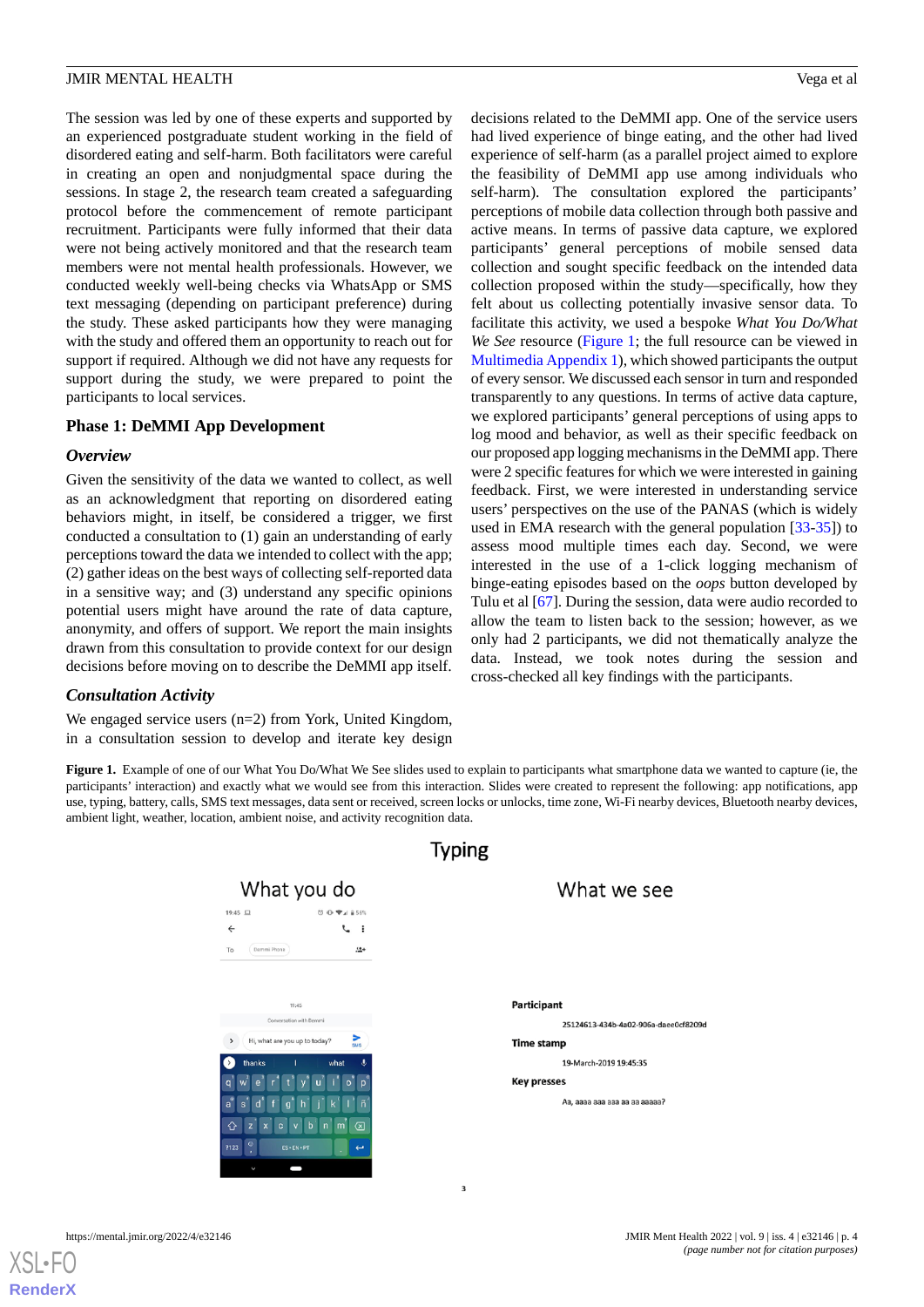The key findings from the consultation may be summarized as follows:

- 1. Participants were generally positive about the use of mobile sensing data for research and intervention purposes, identifying multiple beneficial uses, including trigger identification, improved (ie, more accurate and less effortful) behavioral logging, crisis management to prompt positive behaviors, and supported self-reflection. Any concerns they had regarding passively sensed mobile data (eg, *that's creepy*) were overcome once data privacy had been reassured using the *What You Do/What We See* activity.
- 2. Discussions of the *oops* feature were mixed and led to modifications. Participants liked the idea of an easily identifiable, user-friendly, and low-effort button to quickly and efficiently record any incidences of problem behavior but felt that labeling this as *Oops* was condescending, whereas *Log* was found to be more amenable. Participants also described how this method of behavior logging could be improved by allowing the optional entry of descriptive text—either at the time of making the log or afterward—so that they could add additional contextual information.
- 3. Finally, participants expressed concerns regarding the use of the PANAS, both in terms of the content of the scale and the frequency of its proposed use in the study (eg, If I had to do this three times a day, it would be a bit of a trigger for me...Just the word, ashamed, like if I had to go over that three times a day, I probably wouldn't do it, to be honest").

A simple way of logging mood (eg, using smiley faces) was suggested as a preferable alternative.

## *DeMMI App Development*

The DeMMI app is based on the AWARE [[68\]](#page-18-10) client for Android 7.0 or newer, which we used to collect smartphone sensor data 24/7 from 14 sensors. The AWARE framework is an open-source mobile sensing platform used in context-aware mobile computing research. We collected data on accelerometer readings, app use, notifications, battery, Bluetooth, calls, keyboard events, ambient light, locations, SMS text messages, physical activity, screen power events, screen touch events, and Wi-Fi data. On the basis of our consultation, we modified the client to allow participants to log binge-eating episodes using a *Log episode* button placed below a textbox for open-ended feedback related to the episode (see the left screenshot of [Figure](#page-4-0) [2\)](#page-4-0); both were shown after tapping on the main body of a persistent notification labeled "DeMMI. Tap to log an episode." Participants were also able to log their mood using a scale with emoji faces, ranging in expression and color, to visually represent affective states on a 5-point scale ranging from very positive (represented by a very happy, smiling face) to very negative (represented by a very sad face; see the right screenshot of [Figure 2\)](#page-4-0). This scale was automatically shown on screen every day at 9 AM and 9 PM, and as soon as a participant tapped a face, the app logged the choice and hid the instrument. We provided a *Not Now* button so that participants could ignore the prompt and allowed them to report their mood outside the scheduled times by tapping the bottom area of the persistent notification labeled as "LOG MOOD."

<span id="page-4-0"></span>Figure 2. Screenshots of our button to self-report episodes (left), the persistent notification that allowed participants to open the episode and mood reporting screens (middle), and the mood reporting strings with 5 face emojis (right).



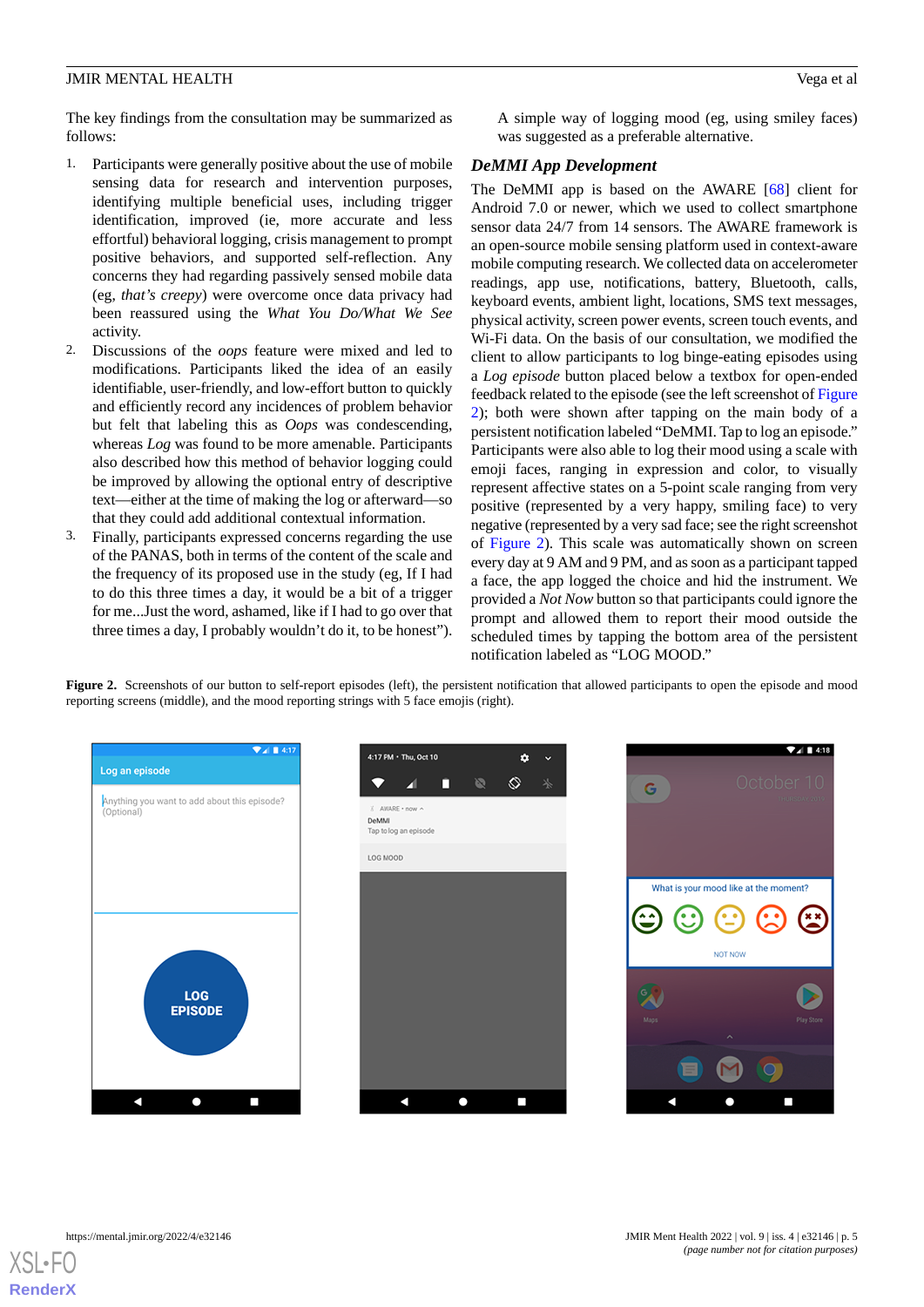## **Phase 2: Fieldwork**

## *The COVID-19 Context*

This study was conducted with participants located in England, United Kingdom, between June 1 and August 14, 2020, as the COVID-19 lockdown restrictions were gradually eased. Before this point, individuals had not been permitted to leave home except for limited purposes (eg, shopping for essential items, exercise, and medical care), and all nonessential shops, libraries, places of worship, and playgrounds were closed. During the time of our study, changing restrictions permitted individuals from ≥1 household to meet outdoors in groups of 6 while maintaining 2 m social distance (June 1), whereas individuals living alone could form a *support bubble* with 1 other household (June 13). From July 4, the premises reopened with strict social distancing and hygiene measures in place, and gatherings of up to 30 people were allowed both inside and outside private dwellings. Those facing disordered eating behaviors are thought to be particularly vulnerable during the pandemic. A study by Branley-Bell and Talbot [[69\]](#page-18-11) found that the COVID-19 pandemic had a profound negative impact on people with eating disorders, whereas Schelgl et al [\[70](#page-18-12)] found that 49% of patients reported a deterioration in eating disorder symptoms because of the COVID-19 pandemic, and 47% of binge-eating group patients reported an increase in binge-eating symptoms.

## *Participants*

Participants were recruited via several channels, including social media, the regional branch of a UK-based mental health charity (York Mind), and York St John University research participant recruitment forums. The study was advertised as a mobile sensing study for mental health, recruiting participants aged ≥18 years who currently reside in the United Kingdom and have an Android phone as their primary device. Participants were recruited into two categories: (1) those with experiences of binge eating, defined as "Eating an amount of food that you consider excessive, usually very quickly during a single session, eating until you feel uncomfortably full, eating when you're not hungry, eating alone, eating secretly, and feeling depressed, guilt, ashamed or disgusted after eating. This is often, but not always, accompanied by behaviours to counter the binge-eating (e.g. skipping meals, vomiting, over-exercising)" and (2) those with no current mental health difficulties (comparisons). Participants with experiences of binge eating were not required to have a clinical diagnosis to take part in the study. Participants registered their interest by either directly emailing a designated member of the research team or completing a web-based form. Prospective participants were emailed the study information sheet and consent form and could ask any questions via email or phone call. All participation in the study was conducted remotely. A total of 20 participants took part in the study (n=10 [50%] with experiences of binge eating and 10 [50%] with no history of mental health issues). All participants were aged between 18 and 36 (mean 25) years and were almost exclusively female (with 1 male in each group).

## *Study Methods*

Once recruited into the study, the participants were sent an onboarding pack via email. This included a link to the DeMMI

app Android Application Package (an Android package file format allowing the app to be downloaded via the link) and a set of step-by-step instructions for downloading, opening, optimizing battery life, and setting permissions on the app ([Multimedia Appendix 2\)](#page-15-9). Instructions on how to join the study with a unique identifier were also provided, as were instructions on how to log mood, log episodes, and uninstall the app.

Participants were asked to run DeMMI for a total of 6 weeks but were instructed that they could uninstall the app at any time, and following removal, all collected data would be deleted from their phone. All participants were asked to log their mood twice a day (at 9 AM and 9 PM), and the binge-eating group was asked to log any episodes of binge eating using the *Log episode* button, with the option to provide free-text information regarding the episode. To enhance engagement in the study and ensure that safeguarding protocols were being followed, participants were contacted once a week via SMS text messages to flag any potential problems. Following the study, participants were given the opportunity to take part in an optional interview to discuss their experiences during the study and provide any feedback regarding how we might improve the app functionality in the future. The interviews were conducted via telephone or video call (depending on participants' preferences).

## **Data Analysis**

## *Quantitative*

Smartphone behavioral feature analysis was conducted on the data collected from the binge-eating group, with comparisons across days that an episode had been reported and days that an episode had not been reported. We used the Reproducible Analysis Pipeline for Data Streams (RAPIDS) [[71,](#page-18-13)[72](#page-18-14)] to preprocess, clean, and extract behavioral features from the smartphone data collected with the AWARE framework. RAPIDS is a reproducible pipeline that allows for the processing of mobile sensing data. According to our protocol, every participant had to be monitored for 42 days (ie, 6 weeks); however, in practice, their smartphones could run out of battery, our sensing app could crash, or it could have issues synchronizing the data. Therefore, we expected some of these days to be missing all, most, or some of the data. We measured the quality of our smartphone data through the concept of valid sensed days; we labeled a sensed day as valid if we had 8 hours of data with at least 30 sensed minutes each. A sensed minute is a 60-second window with at least one row of data from any smartphone sensor.

Once the data were processed, we used the Nonoverlap of All Pairs (NAP) index [\[73](#page-19-0)] to measure the probability that a behavioral feature value drawn at random from any episode day would exceed that of a feature value drawn at random from any nonepisode day. The NAP analysis provided an indication of effect size and offered directions for future work that might use such sensor-driven approaches in the context of binge eating.

## *Qualitative*

All free-text episode logs collected during the study were collated and subjected to content analysis [\[74](#page-19-1)] to explore any recurrent themes of discussion across participants that might provide future directions for focus. Our analysis involved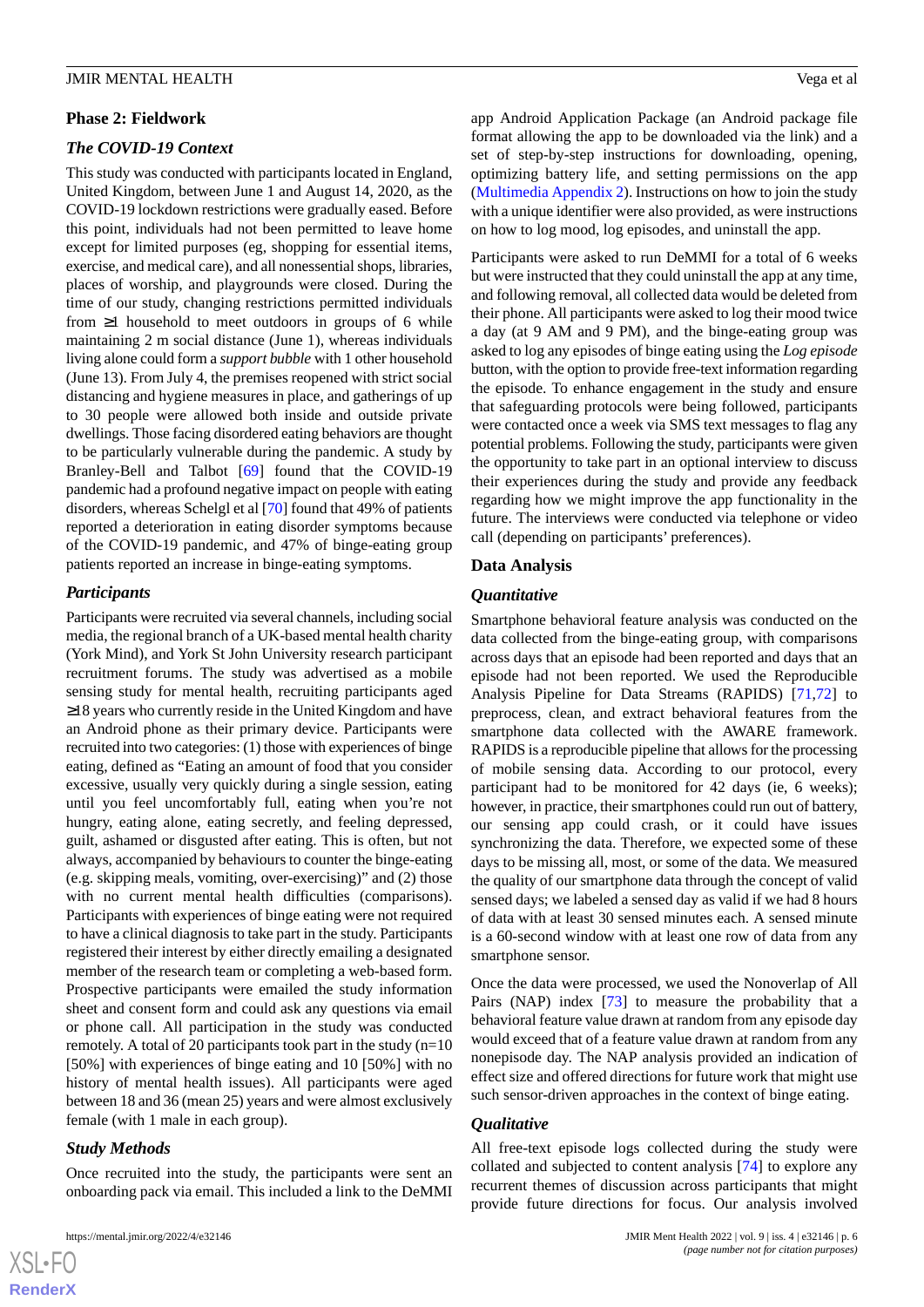assigning codes to the lines of the data and grouping them into themes. The interviews were all audio recorded and transcribed verbatim. Interview transcripts were thematically analyzed using a deductive approach that saw codes created at the paragraph and sentence level [\[75](#page-19-2)].

# *Results*

## **Overview**

In this section, we describe and summarize the smartphone data, mood survey notifications, mood scores, and collected binge-eating episode data. To explore the relationship between smartphone data and binge-eating episodes, we computed 12 behavioral features related to social interaction and physical activity across location, Bluetooth, physical activity, and screen sensor data and analyzed the difference in their values between days with and without self-reported binge-eating episodes. We have shared the code of our mobile app and analysis pipeline to enable the reproduction of our methods [\[76](#page-19-3),[77\]](#page-19-4).

We present our analysis in 3 parts. We first look at the entire cohort of data for all 20 participants (both the comparison group and the binge-eating group) and provide an outline of the valid sensed days that we were able to collect (providing an indication of how long participants in both groups engaged in the study before deleting the app and how well the software functioned in relation to collecting the sensor data). Within this cohort level

data, we also provide a comparison of mood scores across all 20 participants to explore whether there was any difference between mood reporting across the 2 groups. In the second part, we look specifically at the binge-eating data and the differences in sensor data collected on days when an episode was reported versus days when an episode was not reported. We first provide a content analysis of binge-eating episodes and then discuss the NAP analysis conducted. Finally, we report the interview data across both groups, focusing on the usability and acceptability of our approach and the app itself.

## **Part 1: Entire Cohort Data**

## *Valid Sensed Days Across All Participants*

Participants were asked to keep the app running on their phones for 6 weeks (approximately 42 days). In relation to study engagement, the 2 groups were relatively similar; the binge-eating group had a total of 395 total days with the app, with 20% (2/10) deleting the app before the end of the study (P02BE after 15 days; P06BE after 36 days). The comparison group had a total of 397 days with the app, with 10% (1/10) of participants deleting the app before the end of the study (P13C after 5 days). There were some differences in the valid sensed days; however, the binge-eating group had 72.4% (286/395) of valid sensed days compared with the comparison group, which had 61.7% (245/397) of valid sensed days. See [Table 1](#page-6-0) for a full breakdown of the data.

<span id="page-6-0"></span>Table 1. Participants in the binge eating (N=395 days) and comparison groups (N=397 days) along with the number of days they were monitored and the number of valid sensed days.

| Participant ID           | Group               | Days with the app, N | Valid sensed days, n (%) |
|--------------------------|---------------------|----------------------|--------------------------|
| P01BE                    | <b>Binge eating</b> | 45                   | 0(0)                     |
| P02BE                    | Binge eating        | 15                   | 12(80)                   |
| P03BE                    | Binge eating        | 44                   | 42 (95)                  |
| P04BE                    | <b>Binge eating</b> | 43                   | 31(72)                   |
| P05BE                    | <b>Binge eating</b> | 41                   | 38 (93)                  |
| P06BE                    | <b>Binge eating</b> | 36                   | 6(17)                    |
| P07BE                    | Binge eating        | 43                   | 38 (88)                  |
| P08BE                    | Binge eating        | 43                   | 39 (91)                  |
| P09BE                    | <b>Binge eating</b> | 43                   | 41 (95)                  |
| P10BE                    | <b>Binge eating</b> | 43                   | 40 (93)                  |
| P <sub>1</sub> 1C        | Comparison          | 44                   | 31(70)                   |
| P <sub>12</sub> C        | Comparison          | 44                   | 35(80)                   |
| P <sub>13</sub> C        | Comparison          | 5                    | 0(0)                     |
| $\mathbf{P}14\mathbf{C}$ | Comparison          | 43                   | 40 (93)                  |
| P <sub>15</sub> C        | Comparison          | 44                   | 9(20)                    |
| P <sub>16</sub> C        | Comparison          | 44                   | 20(45)                   |
| P17C                     | Comparison          | 43                   | 42 (98)                  |
| $\mathbf{P}18\mathbf{C}$ | Comparison          | 43                   | 2(5)                     |
| P19C                     | Comparison          | 44                   | 27(61)                   |
| ${\bf P20C}$             | Comparison          | 43                   | 39 (91)                  |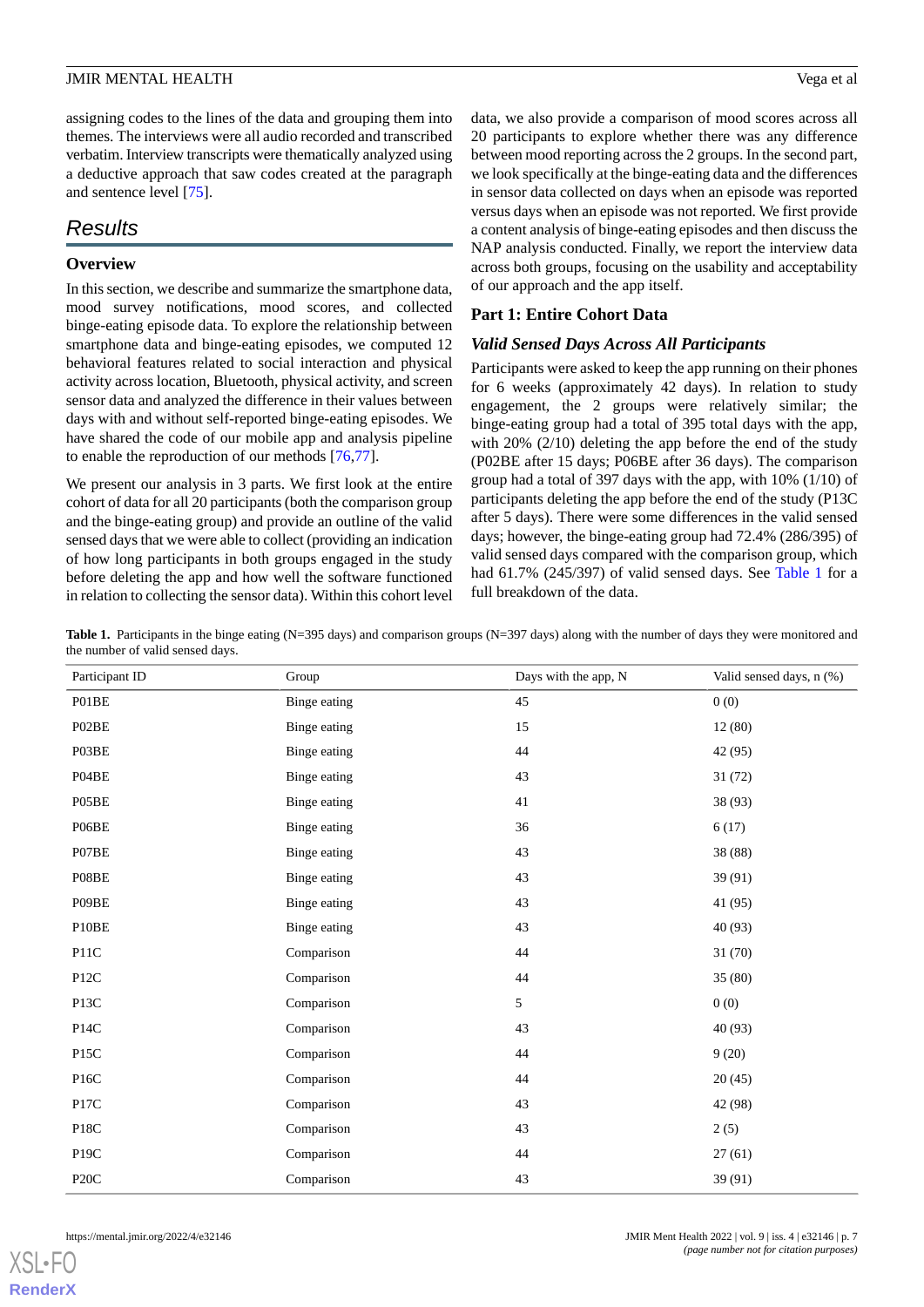#### *Mood Logs Across All Participants*

Mood logs were collected twice daily at 9 AM and 9 PM. Overall, the binge-eating group logged their mood when prompted by our app notifications with a log rate of 87.1% (548/629 times). The comparison group logged their mood at a higher rate of 90.4% (638/706 times).

<span id="page-7-0"></span>However, as seen in [Table 2](#page-7-0), the binge-eating group had lower overall positive mood scores and was more likely to score their mood as negative (64/596, 10.7% compared with 17/671, 2.5% in the comparison group) or very negative (19/596, 3.2% compared with 0.4%, 3/671 in the comparison group). The binge-eating group was also more likely to report a lower mood log in the mornings (34/298, 11.4%) and evenings (39/298, 13.1%), reporting negative or very negative scores compared with comparisons (6/330, 1.82%, and 14/330, 4.2%).

**Table 2.** Count of mood score categories from 0 (very positive) to 4 (very negative) for the comparison and binge-eating groups.

| Mood Score      | <b>Binge-Eating Group</b> | Comparison Group |
|-----------------|---------------------------|------------------|
| 0 Very Positive | 34                        | 52               |
| 1 Positive      | 335                       | 453              |
| 2 Neutral       | 144                       | 146              |
| 3 Negative      | 64                        | 17               |
| 4 Very Negative | 19                        |                  |

We computed the rate between the number of mood surveys displayed on the screen and the number of surveys that should have been triggered (2 per sensed day). Our participants had a mean trigger rate of 92.9% (986/1062; SD 10, minimum 59.4, maximum 100), which shows our surveys were delivered reliably. We also calculated the rate between the number of surveys that were answered and the surveys displayed on the screen. We obtained an average answer rate of 88.4 (SD 6.71, minimum 67.5, maximum 96.2), suggesting that our mood survey instrument was easy to use, which was further confirmed by the fact that the number of ignored surveys was on average 1.3 per week throughout the study's 6 weeks. We also gave participants the opportunity to report their moods outside the scheduled time. This functionality was rarely used, with a total of 95 self-initiated mood reports and an average of 5 responses

(SD 5.9, minimum 0, maximum 18) across all participants. However, we highlight that 26% (25/95) of these surveys were used to correct a previous self-reported mood score (defined as any new report made within 2 minutes of the previous one).

## **Part 2: Binge-Eating Data**

#### *Episode Logs*

We had 98 episodes reported across our 10 participants in the binge-eating group ([Table 3](#page-7-1)). Most logs occurred in the evening between 6 PM and midnight (41/98, 42%) or in the afternoon between noon and 6 PM (35/98, 36%), with a smaller number occurring in the morning between 6 AM and noon (14/98, 14%) and a very small number occurring late at night between midnight and 6 AM (8/98, 8%).

<span id="page-7-1"></span>**Table 3.** The total number of episode logs (N=98) and episodes logged with additional text for all binge-eating group participants.

| Participant ID | Episode logs, $n$ $(\%)$ | Episodes logged with additional text ( $n=62$ ), $n$ (%) |
|----------------|--------------------------|----------------------------------------------------------|
| P01BE          | 6(6)                     | 0(0)                                                     |
| P02BE          | 3(3)                     | 0(0)                                                     |
| P03BE          | 9(9)                     | 3(5)                                                     |
| P04BE          | 6(6)                     | 2(3)                                                     |
| P05BE          | 8(8)                     | 7(11)                                                    |
| P06BE          | 23(23)                   | 23(37)                                                   |
| P07BE          | 19(19)                   | 18 (29)                                                  |
| P08BE          | 16(16)                   | 2(3)                                                     |
| P09BE          | 6(6)                     | 5(8)                                                     |
| P10BE          | 2(2)                     | 2(3)                                                     |

Of the 98 episode logs, 36 (37%) were recorded without any additional text. We conducted a content analysis of the remaining 63% (62/98) of self-reported episodes with additional text to explore any related themes of reporting that cut across participants. It should be noted that some episodes involved multiple themes. There were six overarching themes identified from our content analysis: (1) perceived lack of control, (2)

emotions, (3) invasive negative thoughts, (4) disordered eating behavior explicitly reported, (5) situational influence, and (6) behavior avoided.

We had 36 explicit reports of binge-eating behavior across participants: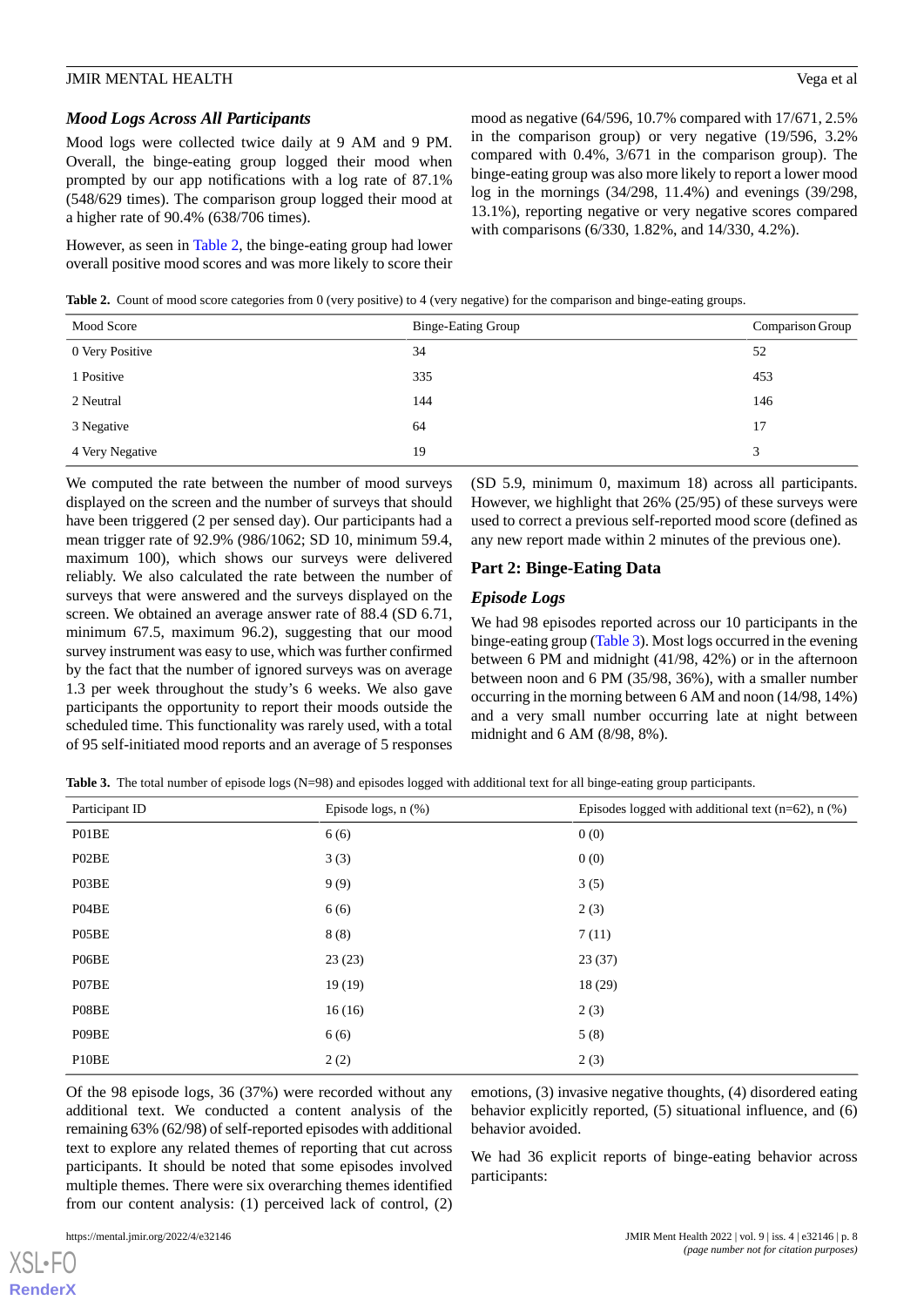*I was watching movies and binged snacks even though i'm not hungry* [P05BE]

*Made coffee muffins when partner was out. Ate 6 in a row.* [P06BE]

*massively over-snacked after not eating much lunch at 12pm* [P08BE]

There were 17% (6/36) of reports that displayed a perceived lack of control:

*tried really hard to not binge, but couldn't stop myself* [P03BE]

*I'm on my own and I can't sleep, and I can't stop snacking* [P05BE]

Invasive negative thoughts were also explicitly reported 33% (12/36) times: "Self-critical thoughts. Strong emotions" (P04BE); "feel like failure" (P06BE); and "I'm having really bad intrusive thoughts :(" (P09BE). Moreover, participants reported on their feelings and emotions after a binge-eating episode: "feeling quite ashamed now" (P03BE), "feel useless and angry," and "Feel disappointed and dumb" (P06BE). Participants also reported 15 situational influences, which led them to disordered eating behaviors:

*Had to do a job interview today but didn't go to plan* [P03BE]

*jeans I had ordered arrived today. They didn't fit and all I wanted to do was sit and cry and eat but I couldn't because I wasn't alone* [P05BE]

*every time I see an ad for that massive popcorn chicken from KFC I wanna binge eat the entire thing* [P06BE]

Finally, there were 17% (6/36) of remaining reports related to disordered eating behaviors that were avoided, despite the thought processes around binge eating being there, because of factors such as not being alone or because of the acknowledgment of the negative effects of the disordered eating behavior:

<span id="page-8-0"></span>*want to make myself sick in the bathrooms but it's empty and I'm scared my partner will hear.* [P06BE] *didn't realise how much I was eating till I finished[...] but I am trying to stop purging as it is starting to have negative physical effects* [P03BE]

In the case of P06BE, there were several reporting incidents that were framed positively (5/36, 14%):

*Feel good didn't have cake etc at cafe as I would 100% scoff and eat too much and feel ill like i usually do* [P06BE]

This may have been perceived as a restraint in relation to the avoidance of a binge-eating episode; however, it is worth noting that the deliberate restriction of food can also be problematic and a prelude to binging.

#### *Smartphone Data on Episode Versus Nonepisode Days*

P01BE had only 2% (1/45) valid days, P02BE had 93% (14/15) of valid days, and P06BE had only 17% (6/36) valid days; as such, they were excluded from our behavioral feature analysis. This left us with the remaining 70% (7/10) of participants. We explored the difference in magnitude between days when our participants did and did not report an episode in relation to two self-reported mood scores (those logged in the morning between 6 AM and noon and those logged in the evening between 6 PM and midnight), as well as 12 behavioral smartphone features extracted in daily segments that span midnight to midnight. We included the following smartphone features: geographical location variance, total distance traveled, radius of gyration, time at home, stationary (to moving) ratio, the total stationary time, number of distinct Bluetooth devices sensed around the phone, number of screen unlocks, total screen time, time of first screen use, total number of mobile apps used, and the entropy of all mobile apps used (a wider variety of apps produce a higher entropy value). The sensors that provide these features, a layman's description, and the implementation of these features can be found in the RAPIDS documentation [\[71](#page-18-13)].

We framed our problem as 7 n-of-1, or single-case, experiments with alternating AB phases. A phase is formed by consecutive days without binge-eating episodes, whereas a B phase is formed by consecutive days with binge-eating episodes. Overall, 82% (36/44) of the B phases across all participants were 1 day long (mean 1.3, range 1-4 days). The A phase across all participants (N=48) was, on average, 5 days long (range 1-28). [Table 4](#page-8-0) shows the breakdown of the average phase length and range for each participant.

| Participant ID<br>A phases, $n$ $(\%)$ |        | A phases length, mean (range) | B phases, $n$ $(\%)$ | B phases length, mean (range) |  |
|----------------------------------------|--------|-------------------------------|----------------------|-------------------------------|--|
| P03BE                                  | 7(15)  | $5.1(1-10)$                   | 6(14)                | $1.3(1-2)$                    |  |
| P04BE                                  | 6(13)  | $6.3(1-21)$                   | 5(11)                | 1(1)                          |  |
| P05BE                                  | 6(13)  | $5.5(1-13)$                   | 6(14)                | $1.3(1-3)$                    |  |
| P07BE                                  | 9(19)  | $3.1(1-9)$                    | 9(20)                | $1.7(1-4)$                    |  |
| P08BE                                  | 11(23) | $2.6(1-7)$                    | 11(25)               | $1.3(1-3)$                    |  |
| P09BE                                  | 6(13)  | $6.3(1-14)$                   | 5(11)                | 1(1)                          |  |
| P <sub>10</sub> BE                     | 3(6)   | $13.7(1-28)$                  | 2(5)                 | 1(1)                          |  |

**Table 4.** Average length (days) of phase A (no episode; N=48) and phase B (episode; N=44).



**[RenderX](http://www.renderx.com/)**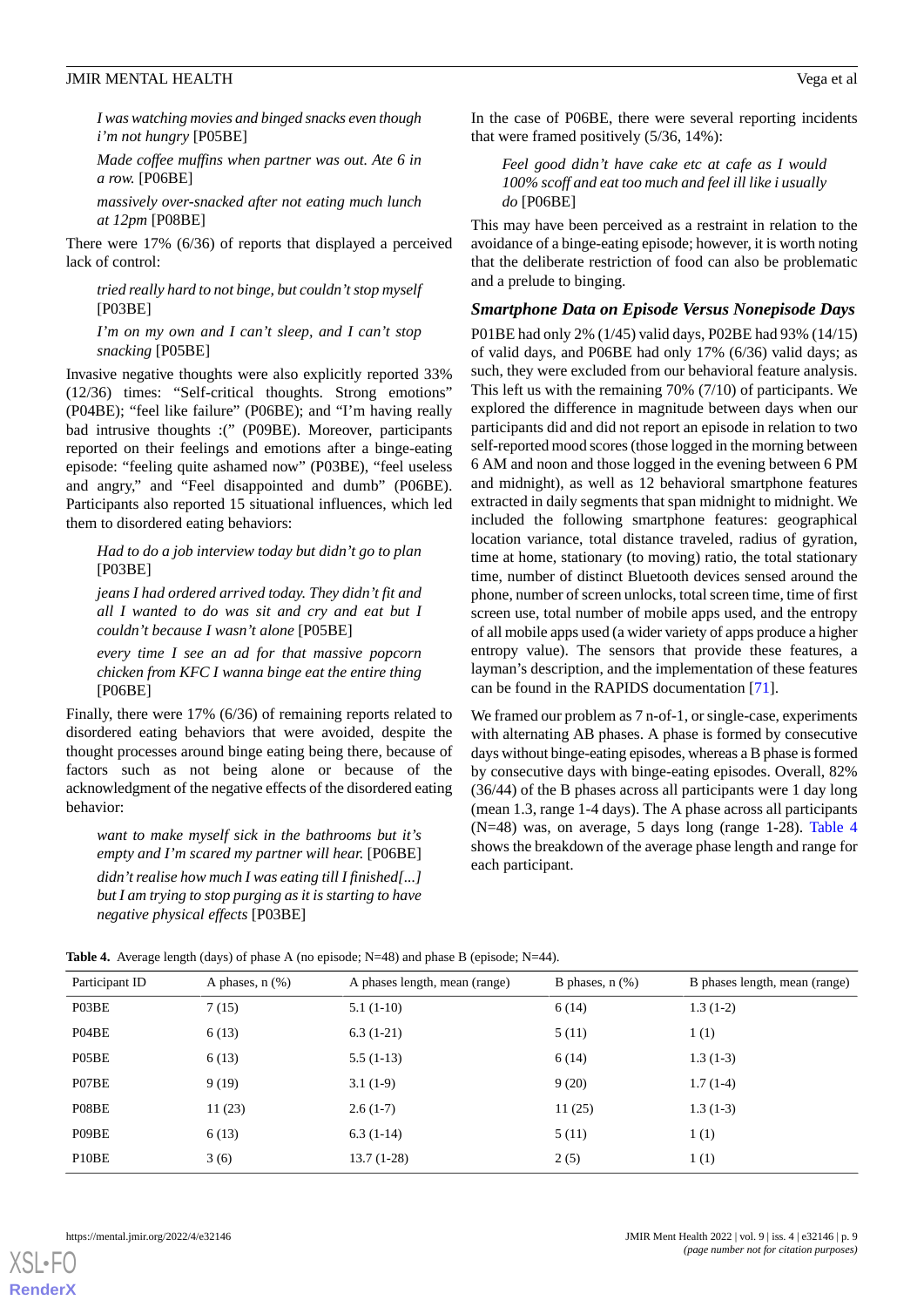We used the NAP index [\[73](#page-19-0)] to measure the probability that a behavioral feature value drawn at random from any phase B will exceed that of a feature value drawn at random from any phase A. We used the R implementation provided by Pustejovsky et al [\[78](#page-19-5)], concatenating all (1–N)A phases into a single A phase and all (1–M)B phases into a single B phase and setting a confidence threshold of 0.95 and an expected direction of improvement given by the sign of the standardized mean difference of A and B values ( $[\text{mean}_B - \text{mean}_A]/SD_{[A,B]})$ .

In [Table 5](#page-9-0), we share the behavioral features of each participant that had a NAP medium effect (an index between 0.66 and 0.92) or a NAP strong effect (an index between 0.93 and 1) [\[73](#page-19-0)]. Only the strong effects belonging to P10BE were statistically significant after adjusting for multiple tests within participants using the Benjamini and Hochberg method [\[79\]](#page-19-6). P04BE, P05BE, P07BE, and P10BE self-reported feeling worse on days when they binge ate; P04BE had morning mood at a medium effect;

P05BE and P07BE had evening mood at a medium effect; and P10BE had evening mood at a strong effect. P05BE, P08BE, and P09BE had screen features with a medium effect (P08BE and P09BE used or unlocked their phones less on days when they binge ate). P03BE had app entropy with a medium effect (he or she used a wider variety of apps on days when they binge ate). P04BE and P10BE had time at home with a medium effect (they spent more time at home when they binge ate). P04BE, P05BE, and P10BE had a medium and strong effect for total distance (P04BE traveled more and the others 2 less in days when they binge ate). P09BE and P10BE had a stationary time and ratio with a medium effect (they moved around less when they binge ate). Finally, P10BE had location variance and radius of gyration with a strong effect (he or she traveled less when they binge ate) and unique Bluetooth devices with a medium effect (he or she was arguably around fewer people or public places when they binge ate).

<span id="page-9-0"></span>

| Table 5. Smartphone features that showed a medium or high NAP <sup>a</sup> effect between phases A and B of participants that binge eat. |  |
|------------------------------------------------------------------------------------------------------------------------------------------|--|
|------------------------------------------------------------------------------------------------------------------------------------------|--|

| Participant ID | Feature                  | Standardized mean<br>difference | NAP(SE)    | NAP, 95% CI   | NAP effect | Adjusted $P$<br>value |
|----------------|--------------------------|---------------------------------|------------|---------------|------------|-----------------------|
| P03BE          | App entropy              | 0.67                            | 0.69(0.1)  | $0.46 - 0.84$ | Medium     | .45                   |
| P04BE          | Time at home             | 0.64                            | 0.73(0.9)  | $0.46 - 0.89$ | Medium     | .45                   |
| P04BE          | Mood morning             | 0.62                            | 0.68(0.1)  | $0.41 - 0.86$ | Medium     | .45                   |
| P04BE          | Total distance           | 0.38                            | 0.67(0.16) | $0.40 - 0.85$ | Medium     | .45                   |
| P05BE          | Total distance           | $-0.58$                         | 0.73(0.11) | $0.51 - 0.87$ | Medium     | .29                   |
| P05BE          | Mood evening             | 0.79                            | 0.69(0.13) | $0.47 - 0.85$ | Medium     | .29                   |
| P05BE          | Screen unlocks           | 0.36                            | 0.67(0.08) | $0.45 - 0.83$ | Medium     | .33                   |
| P07BE          | Mood evening             | 0.70                            | 0.68(0.08) | $0.50 - 0.81$ | Medium     | .25                   |
| P08BE          | Screen unlocks           | $-0.63$                         | 0.69(0.08) | $0.51 - 0.83$ | Medium     | .29                   |
| P09BE          | Stationary time          | 0.79                            | 0.68(0.16) | $0.41 - 0.86$ | Medium     | .44                   |
| P09BE          | Screen time              | $-0.81$                         | 0.67(0.16) | $0.41 - 0.85$ | Medium     | .44                   |
| P10BE          | Mood evening             | 1.67                            | 0.99(0.02) | $0.58 - 1.00$ | Strong     | .046                  |
| P10BE          | Radius of gyration       | $-0.46$                         | 0.98(0.02) | $0.57 - 1.00$ | Strong     | .046                  |
| P10BE          | Location variance        | $-0.32$                         | 0.98(0.02) | $0.57 - 1.0$  | Strong     | .046                  |
| P10BE          | Total distance           | $-0.68$                         | 0.98(0.02) | $0.57 - 1.0$  | Strong     | .046                  |
| P10BE          | Stationary ratio         | 1.47                            | 0.91(0.09) | $0.5 - 0.99$  | Medium     | .07                   |
| P10BE          | Time at home             | 1.01                            | 0.88(0.06) | $0.46 - 0.98$ | Medium     | .09                   |
| P10BE          | <b>Bluetooth</b> devices | $-0.88$                         | 0.83(0.07) | $0.42 - 0.97$ | Medium     | .13                   |

<sup>a</sup>NAP: Nonoverlap of All Pairs.

## **Part 3: Poststudy Interviews**

Poststudy interviews were optional. Among the 10 binge-eating group participants, 3 (30%) consented to the poststudy interview; among the 10 comparison participants, 5 (50%) provided consent. Of the 20 participants, this provided a total of 8 (40%) interviews for analysis. Interviews lasted between 14 and 42 minutes each, were conducted via telephone, and were audio transcribed for later deductive thematic analysis. A total of 45 codes were initially created and then further grouped into

themes. There were four overarching themes identified: (1) positive and negative impacts of lockdown, (2) phone habits, (3) mood and episode logging, and (4) the usability of the DeMMI app.

## *Positive and Negative Impact of Lockdown*

In the interviews, participants were asked how their moods might have changed during the lockdown. Most participants discussed their mood negatively, with both groups reporting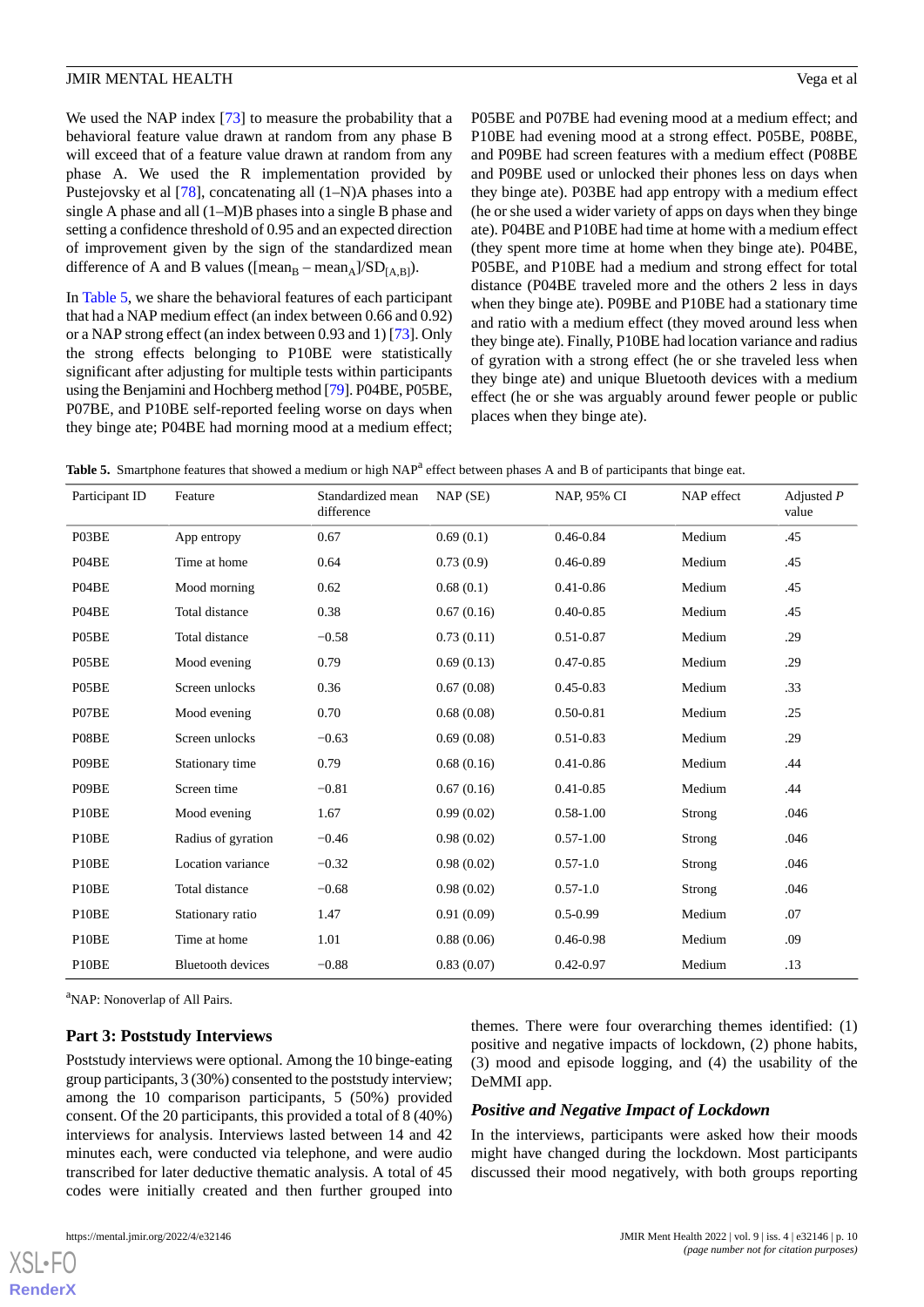fluctuations in their mood during the lockdown and possibly triggering episodes for those in the binge-eating group:

*I was doing a lot worse when lockdown got really bad.* [P09BE]

*it was very much up and down...* [P13C]

*I definitely think it's been a lot more up and down...as soon as something tiny goes wrong...I would have like a full-on breakdown. Then I'll comfort eat, have a binge or start like picking at myself* [P07BE]

Several recurring themes were noticed in the interviews, which were related to the negative impacts of the lockdown on one's mood. Some participants highlighted feelings of hopelessness and that the uncertainty of the situation was causing stress and anxiety:

*It can feel quite hopeless as we don't know when it will change* [P10BE]

*I think like everyone, it's had a negative impact...there was that sort of novelty factor and we weren't quite sure how long it was gonna last.* [P11C]

*it was definitely a bit more scary, and because we didn't know how long it was gonna go on for. A bit unsettling...that was a bit stressful* [P15C]

However, there were also some positives reported by both groups. Approximately 25% (2/8) of participants mentioned how the lockdown had encouraged them to have better time management, as the time usually spent getting ready and commuting to work could be used to spend more time with people around them and participating in activities that they enjoyed, such as exercising and volunteering:

*there's been a lot of benefits of lockdown...I managed to get into a nice little rhythm once my routine kinda reset* [P15C]

*it's [lockdown] given everyone a focus which in some ways has helped my social anxiety, I've been volunteering which I wasn't before* [P10BE]

Furthermore, although some participants highlighted that being able to exercise "makes [them] feel good and it kinda like refreshes and resets [them]" (P1C), for members of the binge-eating group "not being able to go and do exercise as much, just feeling very tired all day" (P07BE) was often seen as a cause of stress that could trigger a vicious cycle of binge-eating episodes and dietary restrictions. Despite this, the same binge-eating group participant reported how having regular face-to-face social interactions during and after the lockdown led to a positive impact on their mood:

*if I go into placement. I work well, it's a good day, but if I'm at home it's not a good day* [P07BE]

However, with lockdown limiting face-to-face contact, participants in this group could be at an even higher risk of triggering a binge-eating episode.

## *Phone Habits*

[XSL](http://www.w3.org/Style/XSL)•FO **[RenderX](http://www.renderx.com/)**

Long periods of staying at home during a pandemic, with limited knowledge of the virus, were seen to take a toll on participants' mental health, and with restrictions on socializing, participants

discussed beginning to form new habits, especially with their phone and social media use. During the lockdown, most of the participants reported a noticeable increase in their phone use:

*I've been on my phone a lot since lockdown started.* [P09BE]

*I definitely use my phone a lot more than I used to...I wouldn't have done as much if I didn't have as much free time as I do now.* [P15C]

*I would say that I was probably spending a bit more screen time in lockdown...Not having that structure.* [P14C]

A participant clarified that this was not because of taking part in the study:

*I think it's more lockdown that's increased my phone behaviours not really the app.* [P07BE]

The major causes for this change in phone use behaviors noted by many participants were procrastination and boredom, particularly as the lockdown period was during the summer break for university students and/or some participants were forced to take a break from work:

*A lot more procrastination, just not really using it for anything useful.* [P07BE]

*I'm into the habit when I'm not doing anything, I'm much more procrastinating on my phone than I used to be.* [P09BE]

*I was using that a lot more, and maybe even out of boredom.* [P13C]

*maybe out of boredom a little bit and maybe just out of habit as well.* [P14C]

A few participants also discussed the negative impact of social media and phone use on one's mental health:

*the increase in my phone usage probably contributed to the decline in my mental health.* [P10BE]

*when I'm on social media and I see negative things. So, when I get news alerts it's always negative...I think Twitter was the worst for me...when everything was going on with coronavirus and like the Black Lives Matter movements...everything really made me feel down and depressed.* [P17C]

Moreover, 60% (3/5) of the comparison group participants discussed the positive impact of using the DeMMI app:

*it made me think about my use of social media or being on my phone and if I thought that correlated with my mood...I was thinking about how work affected my mood, rather than my usage of my phone.* [P14C]

*I did think about phone usage as well because when I was thinking about what the app is sort of looking at, I would reflect and think that actually I probably use my phone a lot more than I thought I did.* [P13C]

*I noticed how often I was using my phone, and I was quite conscious of it in the first couple of days, I did notice patterns in my mood too.* [P15C]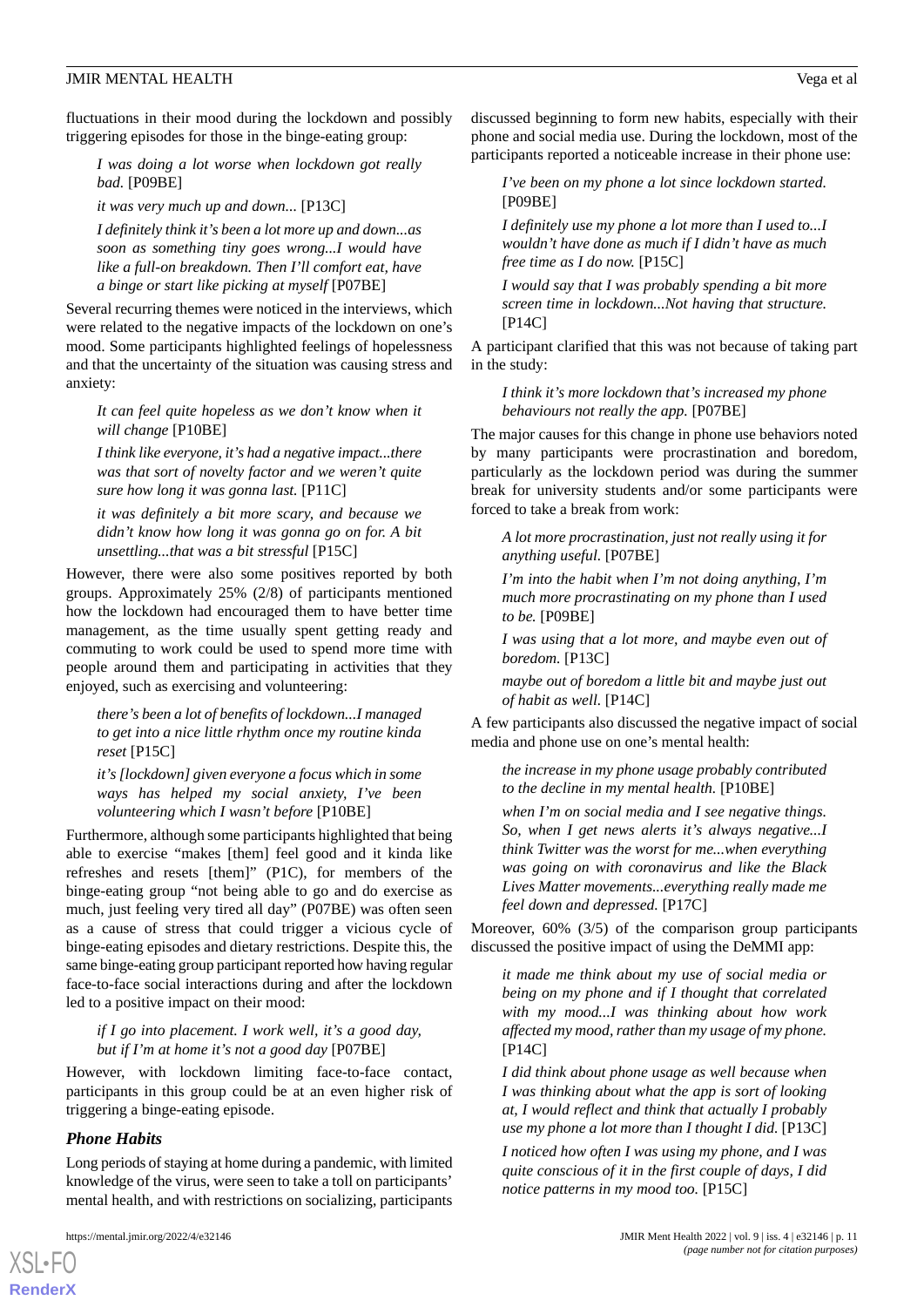This seemingly led some participants to reflect on how their phone use correlated with their mood.

## *Mood and Episode Logging*

The binge-eating group participants were asked to expand on what they felt triggered them to experience an episode and how they classified an episode during the study (it should be noted that the comparison group was only instructed to log their mood). For one participant, the impact of social relationships on the occurrence of episodes was noted, and the passing of a close family member had affected their mood:

*in terms of the binge eating...Cause, my boyfriend at the time...we had some sort of issues* [P07BE]

*probably about 6 weeks ago there was a big trigger...my uncle had been ill for a while...And then he died about 6 weeks ago* [P07BE]

Other binge-eating group participants noted that "intrusive thoughts" (P09BE) and "the increase in my phone usage probably contributed to the decline in my mental health" (P10BE), which might trigger episodes of binge eating. In the interviews, participants were also asked whether they noticed any patterns in their behavior. Approximately 67% (2/3) of the binge-eating group participants also noticed that their mood had improved with the return of social interactions and having more occupied time:

*So now it's a lot less time for overthinking and worrying about things, and more time to actually just be doing stuff.* [P07BE]

None of the participants in the comparison group reported any concerns with mood logging. On the other hand, one of the binge-eating group participants found it invasive at times because of logging in a public environment:

*Sometimes it was annoying because I wanted to look at my phone for something else. Sometimes if I was with someone, I didn't want them to see what I was clicking so I didn't do it.* [P10BE]

However, another binge-eating group participant noted that the app provided them with a level of accountability over binge-eating episodes:

*having to log it and recording my episodes has actually been really helpful as like a deterrent, especially for my binge eating. Because it was giving me some accountability for doing it and if I do binge eat then I have to record it. I actually think that it made my like threshold for having an episode a little bit higher.* [P07BE]

## *Usability of the DeMMI App*

When discussing the usability of the DeMMI app, participants mostly provided positive feedback for the app. Many participants commented that it was "easy to use" (P13C, P14C, P15C, P17C, and P10BE). Some of the participants elaborated on the user-friendly aspects of the app:

*I liked [how] you could just click on the notification bar and then just tap to add episode* [P07BE]

*I liked how it popped up with the pop up telling you to log your mood now. Because otherwise 100% I would have forgotten.* [P09BE]

The main issue reported by the participants was related to the app crashing. Approximately 25% (2/8) of the participants commented the following:

*I had a lot of issues with the app force closing and not knowing if it was still running, I don't think in the end I could enable all the features of it.* [P07BE]

*The only thing that did happen, was occasionally when I was browsing the web, so not really when I was using any apps, it would occasionally say the app wasn't responding.* [P15C]

Participants provided several specific examples of feedback that could be used to improve the app in the future. 50% (4/8) of participants proposed an option for additional mood logs; a participant suggested the following:

*Maybe one around lunch time and one around evening maybe?* [P09BE]

Another elaborated with a similar suggestion, saying the following:

*Because there was lots of days where in the morning and evening I would put a neutral or a happy face, then in the middle I would dip to close to having an episode but not quite have an episode.* [P07BE]

P10BE commented that they would like the ability to adjust the time of the mood logs:

*I am often only just up by 9am or still asleep, so checking in later for a mood score would have been better...sometimes I needed to urgently look at something on my phone, so I clicked off it quickly without thinking and missed logging it.*

All of the binge-eating group participants could see the benefits of a future app version to identify or predict a potential episode, as well as the addition of mindfulness and relaxation exercises, safe practices, or positive affirmations:

*even it's just recognising you're about to have an episode...I think that might in itself even be a bit useful. Like giving the accountability before and after.* [P07BE]

*if I pre-put in some like songs or something that I like and then it would identify it and then prompt you to play the song, rather than needing to go and think about oh I'm going to put on some relaxing music. Or maybe some exercise which uses your mind a bit to distract you.* [P07BE]

*Maybe if you could tailor them to what you find useful. I wouldn't like an app to tell me what to do. Maybe if you'd set up a reminder to do mindfulness or something.* [P10BE]

*like positive affirmations...Like, a flowchart on what to do.* [P09BE]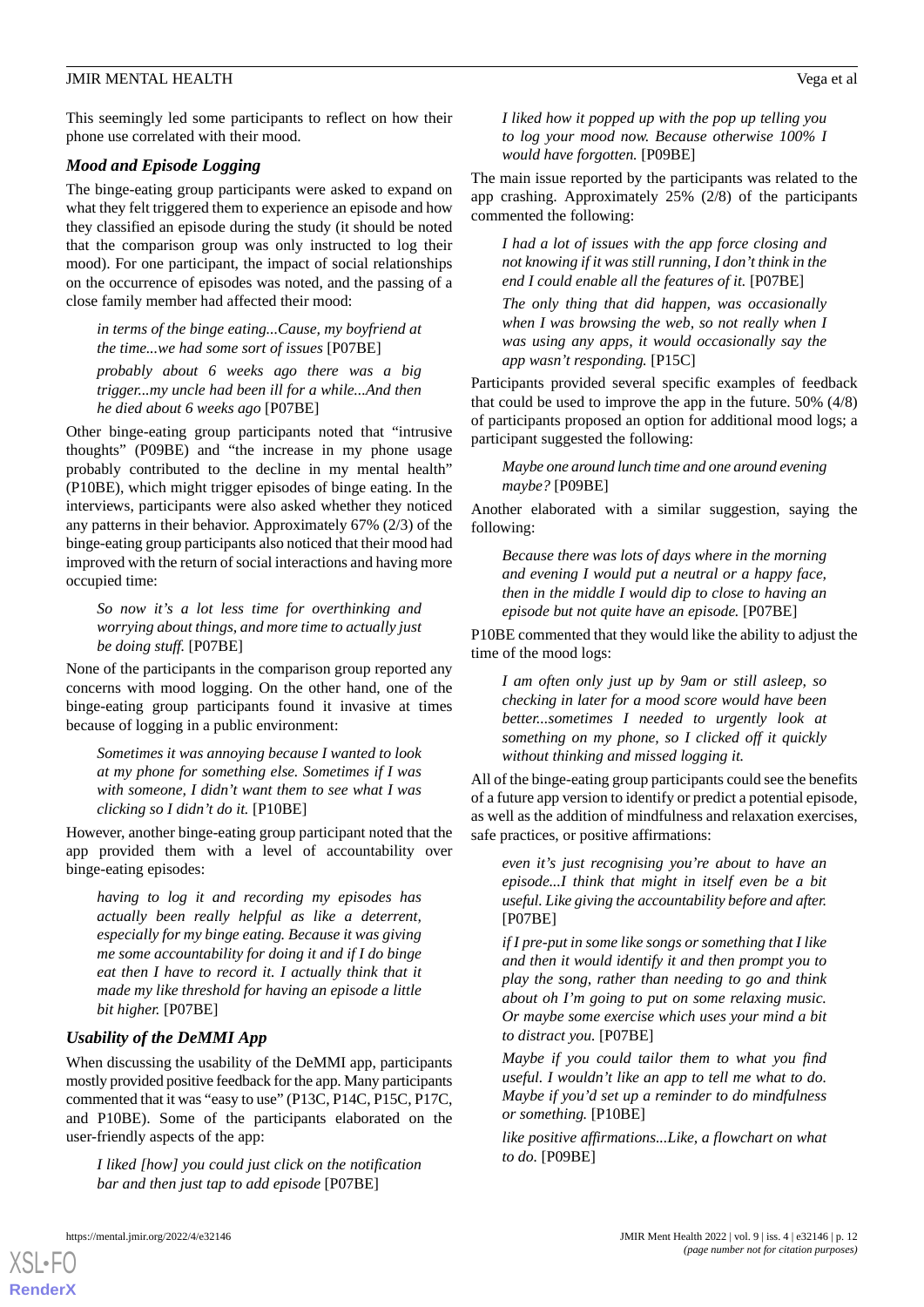Finally, the participants were asked about privacy concerns regarding automated data collection by the app. Most participants voiced no privacy concerns:

*I kinda trusted the study* [P13C]

Moreover, 25% (2/8) of participants explained as follows:

*but if this was just another app on the app store for sure I would be having privacy concerns.* [P09BE] *no [concerns] because I was told you could see what apps and stuff were open, but you couldn't see any messages. I was worried initially when I was signing up to the study, but after I read everything and emailed you it made me feel a bit better about it.* [P17C]

Further open questions were asked surrounding the clarity of the information sheet that was distributed to the participants. Most participants were satisfied with the level of information that was provided to them to understand the purpose of the study and how their data would be collected and handled:

*I didn't have any concerns or anything about that...I think it was very clearly set out, I don't think anything stood out particularly.* [P14C]

*No [concerns], I was really happy with it...in terms of privacy there was nothing that really stood out in the information sheet that I was, ooh I'm not sure about that or I don't understand that...it was all pretty straight forward.* [P14C]

Several participants further highlighted the importance of explicitly discussing data privacy and security within the study:

*the information sheet where they were pointing out the privacy settings, I think that stood out the most to me. Because that was the information that I wanted to know the most before I started the study.* [P17C]

*I did at first, just in terms of there's so much data that you can really get passively from someone's phone...But I knew what was being done with the data, so I wasn't too concerned about it.* [P15C]

## *Discussion*

#### **Principal Findings**

Our preliminary quantitative results suggest that every participant had various smartphone features that were meaningfully different between days with and without binge-eating episodes. This, in turn, could encourage researchers to investigate fully data-driven approaches to find *hidden* links between smartphone behavioral features and these episodes either via interpretable or black box predictive approaches. However, our qualitative work paints a more nuanced image of the research needed to deliver effective, safe, and ethical digital interventions.

#### **Perceived Episode Indicators**

In the feedback attached to the self-reported episodes, participants described a variety of affective states, comorbid mental health disorders, social interactions, and daily life experiences that either preceded or happened during their

binge-eating episode. These findings correspond with the existing literature surrounding binge-eating episodes, which has also identified these factors as potential antecedents of binge-eating episodes [[80\]](#page-19-7). We refer to these as indicators because of their predictive potential and are keen to emphasize that indicators are not necessarily causal contributors to binge-eating episodes. It may be that they are provoked by the latent trigger itself; for example, calling a relative for support may co-occur with binge eating but might not necessarily cause a binge eating episode. Keeping in mind that the basic premise behind a digital intervention based on mobile data is to find behaviors that can be measured to deliver treatment before, during, or after a binge-eating episode, it is crucial to understand and catalog these indicators independently of their causal role.

The idiosyncratic nature of the indicators identified in this study warrants further examination in the form of a longitudinal observational study, which can help clarify the relevance, scalability, and focus of quantifying indicators using mobile data (in our case, screen unlock time, app entropy, time at home, stationary-to-location ratio, total distance, stationary time, screen unlocks, evening mood score, and time of the first screen unlock). For example, a scenario where most of these indicators are related to affective states or mental health disorders such as depression would support the idea of leveraging previous works on general or personalized mobile monitoring of these constructs [[81\]](#page-19-8). Under a different scenario, if most of these indicators are related to situational influences such as social interactions with certain people, work activities, or leisure activities, then it is likely that models to detect these events will have to be highly personalized, given the differences in people's routines. For example, researchers might have to monitor digital communication between participants and specific relatives or friends or adapt to people's work, school, or leisure settings (monitoring sleep patterns, drinking patterns, and physical activity). In practice, there might not be clear-cut lines among affect, mental health, and situational influences, as the latter is likely to affect the former, and a participant could report episodes around both types of indicators; however, some might be easier to quantify using smartphone or wearable data (see the *Computation Amenability of Indicators* section).

It is also worth noting that the idiosyncratic nature of the indicators we identified might reflect the idiosyncratic nature of binge eating more broadly. In this study, we defined binge eating in inclusive terms, did not state that it must form part of a specific diagnosis (eg, bulimia nervosa and binge-eating disorder), did not exclude binge eating that is comorbid with other mental health conditions (eg, anxiety), and did not specify whether binge eating must occur in the presence or absence of purging. Previous EMA research suggests that different factors may be more or less important to different clusters of participants. For example, a review by Dingemans et al [\[82](#page-19-9)] found differences in the affective dynamics associated with binge eating with purging compared with binge eating without purging. Thus, the previously described work on binge-eating indicators would benefit from collecting this information to understand whether there are commonalities among certain participant clusters.

```
XSL•FO
RenderX
```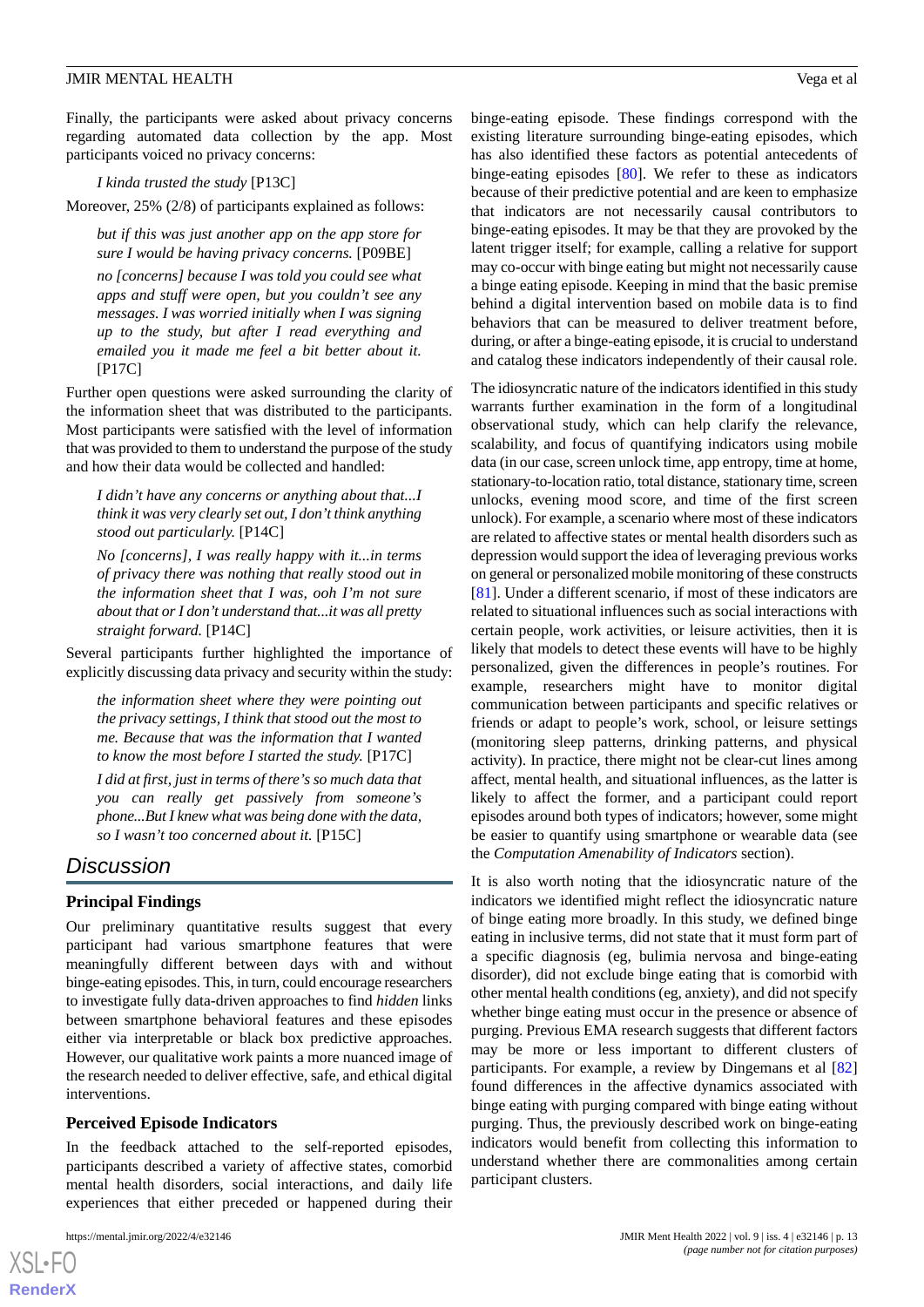#### **Frequency and Life Span of Episode Indicators**

We need to understand how often and for how long these indicators happen such that researchers focus their efforts on the most common ones for a participant or a cluster of participants. It is possible that the time a person is exposed to or experiences an indicator will vary and that their relevance fluctuates over time. The former means that the timescale at which mobile data are analyzed will depend on the indicator (eg, should we look at anxiety levels in days or hours in the past?), and the latter implies that models will have to adapt over time to changes in people's routines and personal circumstances (eg, if being alone triggers binge-eating episodes, what happens when a young adult moves to live on their own after sharing a house with other people during university?). Further compacting this issue, research examining binge-eating episodes has suggested that they may not necessarily be discrete events. More specifically, Wilson and Sysko [\[83](#page-19-10)] discuss how binge eating may be best thought of in terms of binge-eating days rather than binge-eating episodes. This is especially important when binge eating occurs without purge behavior, as purge behavior is often considered a clear indicator that an episode has finished [\[84](#page-19-11)].

## **Severity and Impact of the Episodes Around Certain Indicators**

Paying particular attention to the situational influence indicators (eg, being alone or having an argument with a loved one), it is unclear (1) how often they are a proxy for binge-eating episodes (and their likelihood of triggering a false positive intervention); (2) whether the severity of the episodes they pinpoint is similar, as measured by objective means (such as the amount of consumed food, its nutritional value, or the duration of the binge) or subjective means (such as the extent to which they experience a lack of control); and (3) whether the psychological and physical impact of such episodes is similar across episodes (eg, people might not always engage in purging behaviors after an episode). Researchers and patients might prefer to investigate, quantify, and monitor the indicators that pinpoint episodes with the most negative effects. Our lightweight approach to episode logging was well-received by the participants, who provided additional text in 63% (62/98) of the cases. Leveraging natural language processing approaches to gain a better understanding of specific indicator types and their severity of impact on the person is a promising direction for future work.

#### **Computation Amenability of Indicators**

We expect to be able to quantify and detect each indicator to a different degree using smartphone or wearable data. In our study, we computed smartphone features that measured constructs we considered to be roughly related to the indicators reported by our participants. However, once researchers have a better idea of the breadth and depth of indicators in a population, they can decide which behavioral features might be more relevant and need to be extracted. For example, it might be very difficult to measure or anticipate the effect of daily activities such as shopping on body image (P03BE); however, if it turns out that a considerable number of binge-eating episodes occur around body image issues, then we could focus on measuring the affective state induced by them. Alternatively, research has indicated that some individuals may engage with

certain apps (eg, calorie-tracking apps) in different ways around binge-eating episodes [[1\]](#page-15-0). Similarly, certain episodes could happen around indicators related to physical activity, sleep disorders, or communication patterns that previous research has had positive results quantifying using smartphones and wearables [[47](#page-17-14)[,59](#page-18-3),[85](#page-19-12)[-87](#page-19-13)], which are a more direct measurement of the observed phenomena compared with affect and psychological constructs.

#### **Intervention Candidates for Episode Indicators**

Once a relevant indicator is identified and can be reliably measured, the next question is how to intervene to try to prevent binge-eating episodes from occurring and/or provide support for its duration. There is a pressing need for effective binge-eating interventions. The currently available treatments are only effective for up to 50% of individuals with binge-eating disorders and 30% of individuals with bulimia nervosa [\[88](#page-19-14),[89\]](#page-19-15). Of these treatments, the most commonly prescribed is cognitive behavioral therapy (CBT), which involves restructuring an individual's thoughts, feelings, and behaviors to support more productive outcomes and reduce binge-eating occurrences [\[90\]](#page-19-16). Although CBT is typically delivered in therapeutic settings, research has begun to consider its potential when delivered remotely through smartphones (akin to a self-help tool) [[17\]](#page-16-7). Initial research in this space suggests that smartphone-enhanced CBT can be as effective as therapist-led CBT and may be even more effective in attaining some outcomes, such as meal adherence [[22\]](#page-16-16). Such smartphone-based approaches may also be useful at the subclinical level, where individuals binge eat and experience significant distress without a diagnosis.

There are several types of interventions that may be appropriate for in situ delivery in response to the mobile sensed occurrence of an indicator. These interventions can be loosely categorized as (1) prompting and (2) self-management, both of which may be compatible with the CBT framework. Prompting interventions refer to those that are aimed at nudging participants to change their behavior, prompting self-reflection that helps put things in perspective, or even making them consciously aware that an indicator that is typically associated with their binge-eating behavior has been detected. Self-management refers to interventions that support participants by providing access to web-based tools that foster positive mental or physical health. These web-based tools could take many forms, including the automatic recommendation of activities aimed at de-escalating the situation (such as distraction activities available in apps like *Calm Harm* or *Recovery Record*); support messages that are meaningful for the individual; or open communication channels to family, friends, or health care providers that the participant agrees to. Indeed, our participants provided similar recommendations for activities that might support them in future app iterations during the poststudy interviews. Our empirical program suggests that such interventions would need to be personalized to the participant, consistent with previous work on the design of smartphone-based interventions to support mental health [\[91](#page-19-17)]. This personalization could be achieved with the support of a therapist (ie, a therapist-mediated intervention) or be self-led (ie, a self-help approach).

 $XS$ -FO **[RenderX](http://www.renderx.com/)**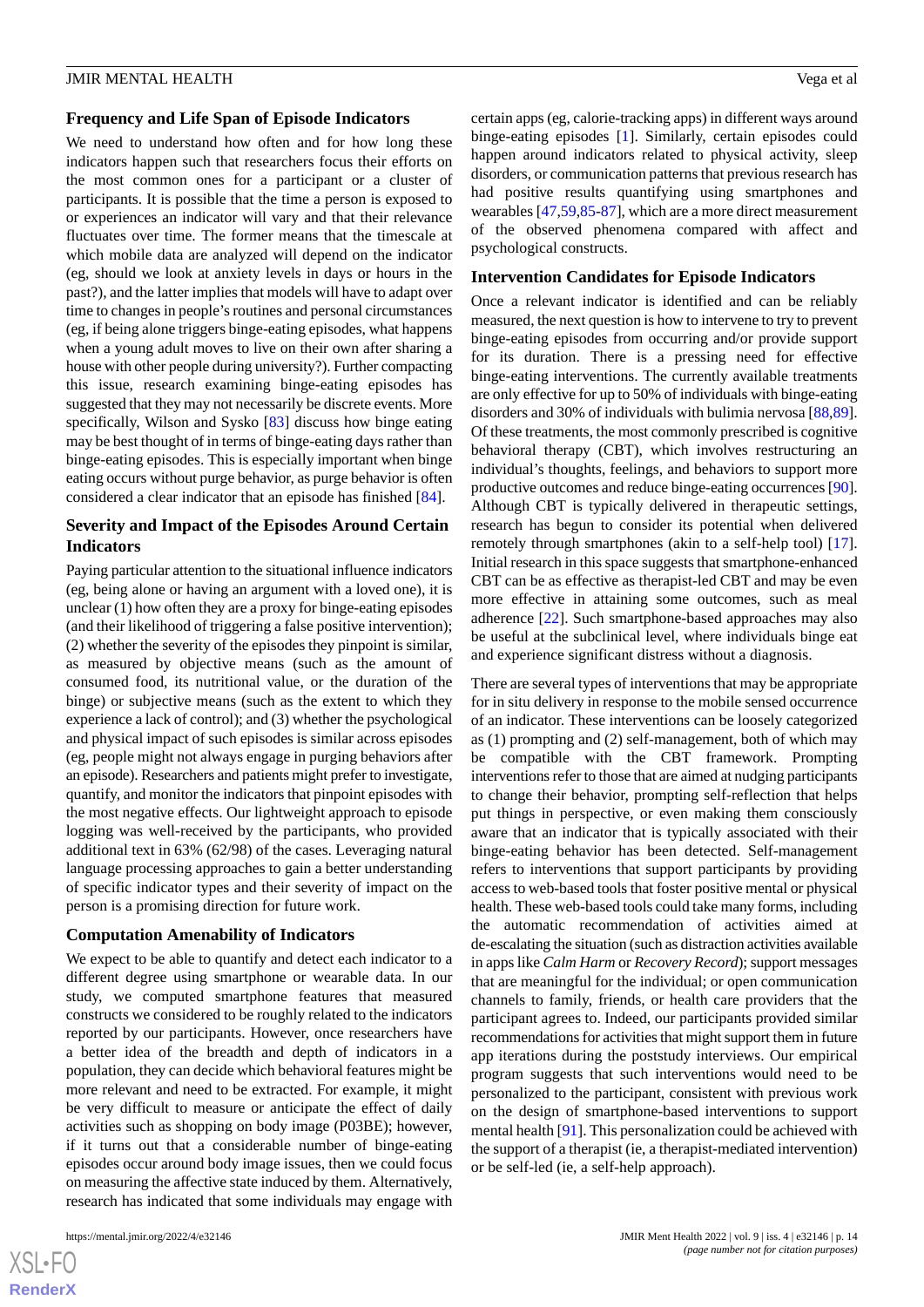#### **The Risks, Cost, and Effectiveness of an Intervention**

Researchers must systematically consider the cost-effectiveness of prompting, self-management, and other types of interventions. This type of analysis has been conducted for HIV [[92\]](#page-19-18), physical activity [\[93](#page-19-19)], smoking [[94\]](#page-19-20), alcohol consumption [[95\]](#page-19-21), and CBT-guided self-help interventions for binge eating [\[96](#page-19-22)] and should take into account the time and expertise that these kinds of digital interventions would demand from participants and their health care providers [[17\]](#page-16-7). In addition, researchers need to be aware of the risks of delivering an intervention when it is not needed, failing to deliver an intervention when previous deliveries have been successful and participants rely on them, delivering an intervention aimed at disrupting a particular indicator that in turn puts the participant at risk of engaging in situations that could still trigger an episode (eg, suggesting someone to avoid texting a relative without knowing that this could make them anxious and in turn provoke an episode), and the long-term side effects of following certain interventions (eg, spending less time outside). Designing future solutions that actively consider responsible innovation and the possible negative consequences of certain app features will help avoid unintended consequences [\[1](#page-15-0)].

In the end, it is fair to assume that binge-eating monitoring and digital interventions will need to account for the frequency, life span, and computational amenability of the episodes'indicators and find a trade-off between the severity and impact of such episodes and the goal, cost, risk, and the effectiveness of candidate interventions. This sensor-informed context could support people and their therapists in identifying the triggers of their binge-eating episodes or simply augment the nondigital strategies they already use. As with other forms of retrospective self-reporting [[97-](#page-19-23)[99\]](#page-20-0), the consequences of showing participants historical contextual information, the validity of these reports, and cognitive biases that might come into play should be studied. To our knowledge, this is an open problem in binge-eating research.

#### **Usability and Acceptance**

Although we wanted to know how to improve the functionality of the DeMMI app in our interviews, we did not set out to follow a usability engineering method for evaluating usability. Usability discussions were organically gathered from the interviews and identified as one of the themes in our qualitative analysis. At this early stage of our research, when we were simply collecting data as unobtrusively as possible, we wanted participants to have minimal tasks to complete when interacting with the app; they were only expected to log episodes and/or mood. Poor system usability has been highlighted as one of the factors affecting patient acceptance of health technologies [\[100](#page-20-1)]. As such, we envision the need to conduct usability evaluations such as heuristic evaluation and end user testing when the DeMMI app is further developed to include intervention-based functionality. End user testing examines how users conduct certain tasks or follow processes and is mainly focused on user experiences within the system [\[101](#page-20-2)]. Heuristics evaluation is conducted by usability experts and is concerned with the assessment of the system against a set of heuristic guidelines [[102\]](#page-20-3). This type of usability engineering method would be an

 $XS$ -FO **[RenderX](http://www.renderx.com/)** essential step when end users are expected to navigate through the app and engage with intervention-based content to support them in managing their disordered eating behaviors. Future work should adapt usability evaluation approaches taken, for example, by Honary et al [\[103](#page-20-4)] and Or and Tao [\[101](#page-20-2)], which are recommended for digital health solutions.

#### **Reflections on Approaches to Participant Engagement**

Participant insights played a pivotal role in uncovering the link between mobile data and binge-eating occurrence. That said, participant engagement was a significant challenge that we experienced in this study. Our most successful recruitment medium was an Instagram campaign in which 177 people responded via email. However, only 15 (8.5%) people consented to participate after receiving the study information, and of those 15, only 10 (67%) installed our app. This low recruitment rate could be caused by concerns surrounding the sharing of mobile data that has the potential to expose web browsing and communication habits. However, as noted in both our consultation and poststudy interviews, and echoing the findings from the study by Honary et al [[91\]](#page-19-17), participants were generally satisfied with the information we had provided relating to how we would capture and use their sensor data through our *What You Do/What We See* resource, which we have made available for reuse ([Multimedia Appendix 1\)](#page-15-8). The clarity and transparency regarding what could be considered invasive data capture were enough to alleviate participants'initial concerns, and we greatly suggest that future researchers use a similar approach in their research to increase participants' literacy surrounding mobile sensed data. Furthermore, only 30% (3/10) of our binge-eating group participants agreed to be interviewed at the end of the study. This could be an exception, given our low number of participants but could also be linked to the shame and fear of stigma reported by those who binge eat [[5\]](#page-15-4). Exit interviews are an important part of the research process; therefore, moving forward, we aim to explore the potential of questionnaire-based exit interviews that may be perceived by participants as more confidential.

#### **Limitations**

This was an exploratory study aiming to explore the type of mobile sensing data that might be relevant for detecting episodes of binge eating. We acknowledge the limitations of our small sample size (20 participants), which makes it difficult to conclude any definitive findings, particularly given the individual differences between the participants. However, this preliminary study was conducted to inform the design of future larger-scale trials in this space. Given what we now know about participants' engagement with the study, their acceptance of the methods, and their willingness to provide self-reported data, we are confident that a larger-scale study would be feasible. In addition, our study monitored a UK-only cohort of people with binge-eating behaviors, limiting our results' generalizability to other contexts. During the study, our participants' general behavior might not be representative of their usual routines because of mobility limitations during the COVID-19 lockdown. Our smartphone monitoring app was only compatible with Android and stopped collecting sensor data on 20% (4/20) of our participants'phones, likely because of a software bug related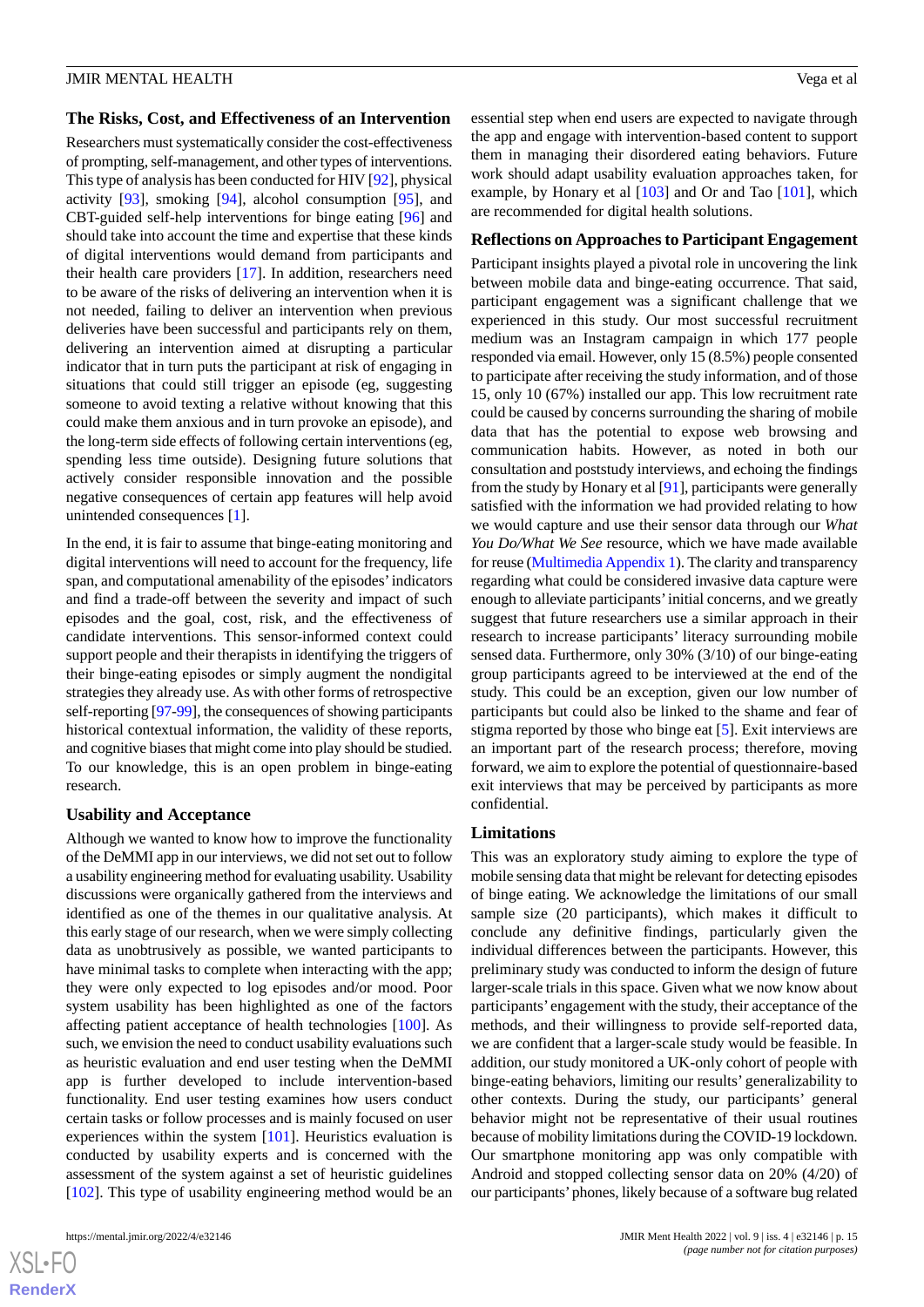to data synchronization, which, as it is, could limit the deployment of future studies using the same app. The exploratory nature of our study calls for the collection of data from multiple smartphone sensors. However, this might have influenced our low initial consent rate compared with the number of people initially interested in participating. Clearer study information materials provided early in the recruitment process and a more constrained sensing approach might alleviate this limitation.

## **Conclusions**

We conducted a preliminary analysis of the differences in smartphone-based behavioral features between days with and without binge-eating episodes to explore the feasibility of using mobile sensing to detect these events. We contextualized the experiences of people who binge eat and reflected on the challenges and opportunities for working with this population. In addition, we discussed the need to understand participants' personal and social contexts preceding and accompanying their binge-eating episodes to be able to weigh the benefits, constraints, and risks of monitoring them using smartphones, as well as the implications of leveraging the insights extracted from these data sources to plan for safer and more effective digital interventions.

## **Acknowledgments**

This study was funded through a UK Engineering and Physical Sciences Research Council National Institute for Health Research NewMinds Network plus grant. The authors thank Sarah Clinch (University of Manchester, United Kingdom), Aaron Sefi (Kooth, United Kingdom), and Leo Kroll (clinical psychologist) for their early input in the study design.

## **Authors' Contributions**

All the authors contributed to the preparation of this manuscript. The analysis of quantitative data was conducted by JV and JX; the analysis of qualitative data was conducted by HN and RM; and the study was conducted by BTB and CT.

## <span id="page-15-8"></span>**Conflicts of Interest**

None declared.

## **Multimedia Appendix 1**

<span id="page-15-9"></span>What You Do/What We See resource. [[PDF File \(Adobe PDF File\), 1609 KB](https://jmir.org/api/download?alt_name=mental_v9i4e32146_app1.pdf&filename=d1d8ac6a03de1e06a221e07cd32559c0.pdf)-[Multimedia Appendix 1\]](https://jmir.org/api/download?alt_name=mental_v9i4e32146_app1.pdf&filename=d1d8ac6a03de1e06a221e07cd32559c0.pdf)

## **Multimedia Appendix 2**

<span id="page-15-0"></span>Installation instructions provided to participants. [[PDF File \(Adobe PDF File\), 737 KB](https://jmir.org/api/download?alt_name=mental_v9i4e32146_app2.pdf&filename=99b9519d3771b75cd08c6c3a644822ab.pdf)-[Multimedia Appendix 2\]](https://jmir.org/api/download?alt_name=mental_v9i4e32146_app2.pdf&filename=99b9519d3771b75cd08c6c3a644822ab.pdf)

## <span id="page-15-1"></span>**References**

- <span id="page-15-3"></span><span id="page-15-2"></span>1. Honary M, Bell BT, Clinch S, Wild SE, McNaney R. Understanding the role of healthy eating and fitness mobile apps in the formation of maladaptive eating and exercise behaviors in young people. JMIR mHealth uHealth 2019 Jun 18;7(6):e14239 [[FREE Full text](https://mhealth.jmir.org/2019/6/e14239/)] [doi: [10.2196/14239\]](http://dx.doi.org/10.2196/14239) [Medline: [31215514\]](http://www.ncbi.nlm.nih.gov/entrez/query.fcgi?cmd=Retrieve&db=PubMed&list_uids=31215514&dopt=Abstract)
- <span id="page-15-4"></span>2. Wick MR, Fitzgerald EH, Keel PK. Epidemiology of binge eating. In: Frank GK, Berner LA, editors. Binge Eating. Cham: Springer; Jun 02, 2020.
- <span id="page-15-5"></span>3. Diagnostic and Statistical Manual of Mental Disorders, 3rd ed. Washington, DC: American Psychiatric Association; 1980.
- <span id="page-15-6"></span>4. Bulimia nervosa - Symptoms and causes. Mayo Clinic. URL: [https://www.mayoclinic.org/diseases-conditions/bulimia/](https://www.mayoclinic.org/diseases-conditions/bulimia/symptoms-causes/syc-20353615) [symptoms-causes/syc-20353615](https://www.mayoclinic.org/diseases-conditions/bulimia/symptoms-causes/syc-20353615) [accessed 2022-03-18]
- <span id="page-15-7"></span>5. Hepworth N, Paxton SJ. Pathways to help-seeking in bulimia nervosa and binge eating problems: a concept mapping approach. Int J Eat Disord 2007 Sep;40(6):493-504. [doi: [10.1002/eat.20402\]](http://dx.doi.org/10.1002/eat.20402) [Medline: [17573682](http://www.ncbi.nlm.nih.gov/entrez/query.fcgi?cmd=Retrieve&db=PubMed&list_uids=17573682&dopt=Abstract)]
- 6. Swan S, Andrews B. The relationship between shame, eating disorders and disclosure in treatment. Br J Clin Psychol 2003 Nov;42(Pt 4):367-378. [doi: [10.1348/014466503322528919\]](http://dx.doi.org/10.1348/014466503322528919) [Medline: [14633413](http://www.ncbi.nlm.nih.gov/entrez/query.fcgi?cmd=Retrieve&db=PubMed&list_uids=14633413&dopt=Abstract)]
- 7. Jansen A, van den Hout M, Griez E. Clinical and non-clinical binges. Behav Res Ther 1990;28(5):439-444. [doi: [10.1016/0005-7967\(90\)90164-e\]](http://dx.doi.org/10.1016/0005-7967(90)90164-e)
- 8. Ivezaj V, Saules KK, Hoodin F, Alschuler K, Angelella NE, Collings AS, et al. The relationship between binge eating and weight status on depression, anxiety, and body image among a diverse college sample: a focus on Bi/Multiracial women. Eat Behav 2010 Jan;11(1):18-24. [doi: [10.1016/j.eatbeh.2009.08.003](http://dx.doi.org/10.1016/j.eatbeh.2009.08.003)] [Medline: [19962116\]](http://www.ncbi.nlm.nih.gov/entrez/query.fcgi?cmd=Retrieve&db=PubMed&list_uids=19962116&dopt=Abstract)
- 9. Abebe DS, Lien L, Torgersen L, von Soest T. Binge eating, purging and non-purging compensatory behaviours decrease from adolescence to adulthood: a population-based, longitudinal study. BMC Public Health 2012 Jan 13;12:32 [[FREE Full](https://bmcpublichealth.biomedcentral.com/articles/10.1186/1471-2458-12-32) [text](https://bmcpublichealth.biomedcentral.com/articles/10.1186/1471-2458-12-32)] [doi: [10.1186/1471-2458-12-32\]](http://dx.doi.org/10.1186/1471-2458-12-32) [Medline: [22244266\]](http://www.ncbi.nlm.nih.gov/entrez/query.fcgi?cmd=Retrieve&db=PubMed&list_uids=22244266&dopt=Abstract)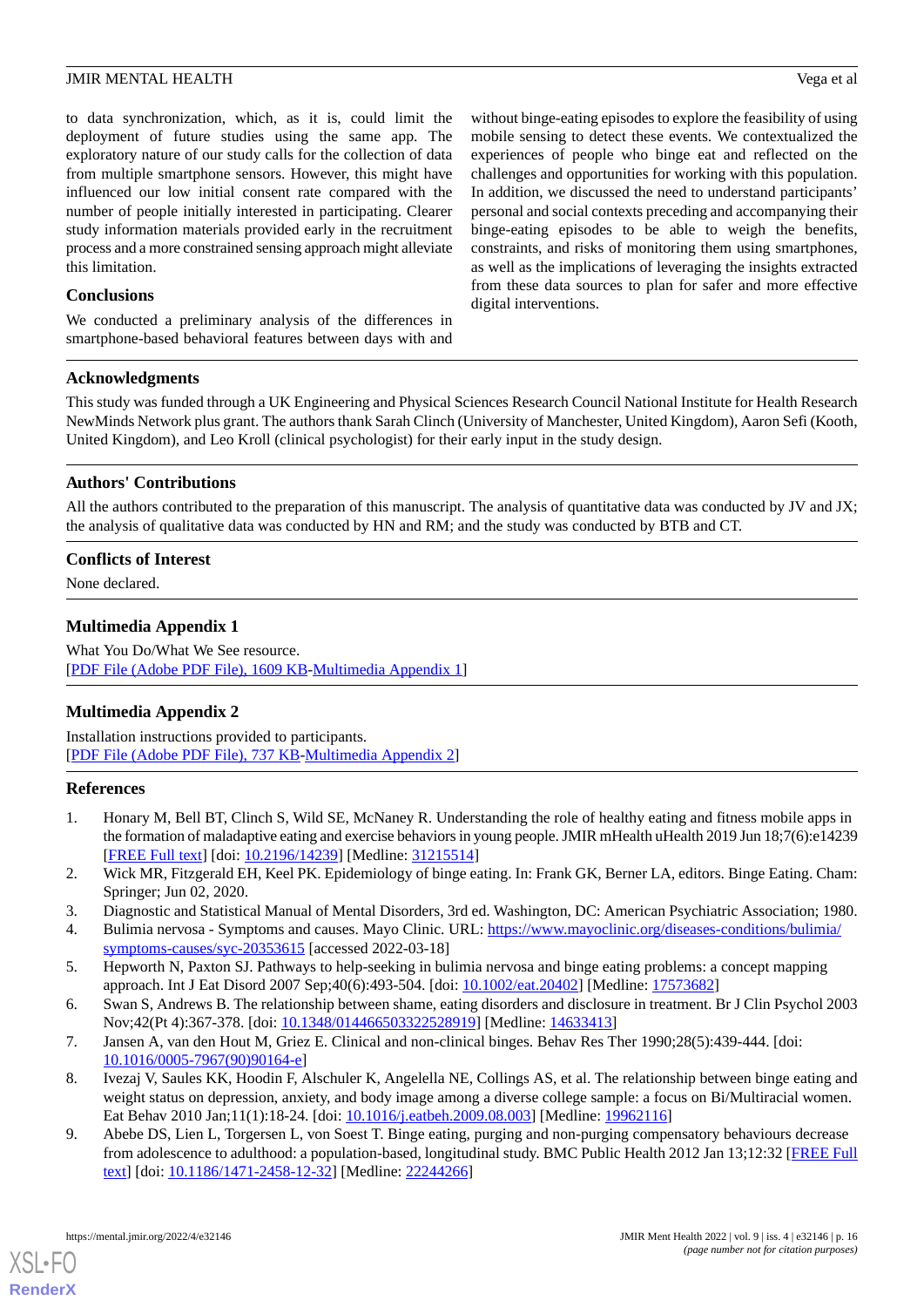- <span id="page-16-0"></span>10. Schulz S, Laessle RG. Associations of negative affect and eating behaviour in obese women with and without binge eating disorder. Eat Weight Disord 2010 Dec;15(4):287-293. [doi: [10.1007/BF03325311\]](http://dx.doi.org/10.1007/BF03325311) [Medline: [21406953](http://www.ncbi.nlm.nih.gov/entrez/query.fcgi?cmd=Retrieve&db=PubMed&list_uids=21406953&dopt=Abstract)]
- <span id="page-16-1"></span>11. Gross JJ, Uusberg H, Uusberg A. Mental illness and well-being: an affect regulation perspective. World Psychiatry 2019 Jun;18(2):130-139 [[FREE Full text](https://doi.org/10.1002/wps.20618)] [doi: [10.1002/wps.20618](http://dx.doi.org/10.1002/wps.20618)] [Medline: [31059626](http://www.ncbi.nlm.nih.gov/entrez/query.fcgi?cmd=Retrieve&db=PubMed&list_uids=31059626&dopt=Abstract)]
- <span id="page-16-3"></span><span id="page-16-2"></span>12. Dingemans AE, van Furth EF. Binge Eating Disorder psychopathology in normal weight and obese individuals. Int J Eat Disord 2012 Jan;45(1):135-138 [\[FREE Full text\]](https://doi.org/10.1002/eat.20905) [doi: [10.1002/eat.20905](http://dx.doi.org/10.1002/eat.20905)] [Medline: [22170025](http://www.ncbi.nlm.nih.gov/entrez/query.fcgi?cmd=Retrieve&db=PubMed&list_uids=22170025&dopt=Abstract)]
- 13. Barnett I, Torous J, Staples P, Sandoval L, Keshavan M, Onnela JP. Relapse prediction in schizophrenia through digital phenotyping: a pilot study. Neuropsychopharmacology 2018 Jul;43(8):1660-1666 [\[FREE Full text\]](http://europepmc.org/abstract/MED/29511333) [doi: [10.1038/s41386-018-0030-z](http://dx.doi.org/10.1038/s41386-018-0030-z)] [Medline: [29511333\]](http://www.ncbi.nlm.nih.gov/entrez/query.fcgi?cmd=Retrieve&db=PubMed&list_uids=29511333&dopt=Abstract)
- <span id="page-16-5"></span><span id="page-16-4"></span>14. Matthews M, Abdullah S, Murnane E, Voida S, Choudhury T, Gay G, et al. Development and evaluation of a smartphone-based measure of social rhythms for bipolar disorder. Assessment 2016 Aug;23(4):472-483 [[FREE Full text\]](http://europepmc.org/abstract/MED/27358214) [doi: [10.1177/1073191116656794](http://dx.doi.org/10.1177/1073191116656794)] [Medline: [27358214\]](http://www.ncbi.nlm.nih.gov/entrez/query.fcgi?cmd=Retrieve&db=PubMed&list_uids=27358214&dopt=Abstract)
- <span id="page-16-6"></span>15. Musolesi M, Canzian L. Trajectories of depression: unobtrusive monitoring of depressive states by means of smartphone mobility traces analysis. In: Proceedings of the 2015 ACM International Joint Conference on Pervasive and Ubiquitous Computing. 2015 Sep 07 Presented at: UbiComp '15: The 2015 ACM International Joint Conference on Pervasive and Ubiquitous Computing; September 7-11, 2015; Osaka, Japan p. 1293-1304. [doi: [10.1145/2750858.2805845](http://dx.doi.org/10.1145/2750858.2805845)]
- <span id="page-16-7"></span>16. Juarascio AS, Crochiere RJ, Tapera TM, Palermo M, Zhang F. Momentary changes in heart rate variability can detect risk for emotional eating episodes. Appetite 2020 Sep 01;152:104698. [doi: [10.1016/j.appet.2020.104698](http://dx.doi.org/10.1016/j.appet.2020.104698)] [Medline: [32278643\]](http://www.ncbi.nlm.nih.gov/entrez/query.fcgi?cmd=Retrieve&db=PubMed&list_uids=32278643&dopt=Abstract)
- <span id="page-16-8"></span>17. Juarascio AS, Parker MN, Lagacey MA, Godfrey KM. Just-in-time adaptive interventions: a novel approach for enhancing skill utilization and acquisition in cognitive behavioral therapy for eating disorders. Int J Eat Disord 2018 Aug;51(8):826-830 [[FREE Full text](http://europepmc.org/abstract/MED/30051495)] [doi: [10.1002/eat.22924\]](http://dx.doi.org/10.1002/eat.22924) [Medline: [30051495\]](http://www.ncbi.nlm.nih.gov/entrez/query.fcgi?cmd=Retrieve&db=PubMed&list_uids=30051495&dopt=Abstract)
- <span id="page-16-10"></span><span id="page-16-9"></span>18. Juarascio AS, Manasse SM, Goldstein SP, Forman EM, Butryn ML. Review of smartphone applications for the treatment of eating disorders. Eur Eat Disord Rev 2015 Jan;23(1):1-11. [doi: [10.1002/erv.2327](http://dx.doi.org/10.1002/erv.2327)] [Medline: [25303148](http://www.ncbi.nlm.nih.gov/entrez/query.fcgi?cmd=Retrieve&db=PubMed&list_uids=25303148&dopt=Abstract)]
- 19. Burton AL, Abbott MJ. Conceptualising binge eating: a review of the theoretical and empirical literature. Behav Change 2017 Aug 14;34(3):168-198. [doi: [10.1017/bec.2017.12\]](http://dx.doi.org/10.1017/bec.2017.12)
- 20. Ambwani S, Roche MJ, Minnick AM, Pincus AL. Negative affect, interpersonal perception, and binge eating behavior: an experience sampling study. Int J Eat Disord 2015 Sep;48(6):715-726. [doi: [10.1002/eat.22410\]](http://dx.doi.org/10.1002/eat.22410) [Medline: [25946681\]](http://www.ncbi.nlm.nih.gov/entrez/query.fcgi?cmd=Retrieve&db=PubMed&list_uids=25946681&dopt=Abstract)
- <span id="page-16-16"></span><span id="page-16-11"></span>21. Goldschmidt AB, Crosby RD, Engel SG, Crow SJ, Cao L, Peterson CB, et al. Affect and eating behavior in obese adults with and without elevated depression symptoms. Int J Eat Disord 2014 Apr;47(3):281-286 [[FREE Full text\]](http://europepmc.org/abstract/MED/24014067) [doi: [10.1002/eat.22188\]](http://dx.doi.org/10.1002/eat.22188) [Medline: [24014067\]](http://www.ncbi.nlm.nih.gov/entrez/query.fcgi?cmd=Retrieve&db=PubMed&list_uids=24014067&dopt=Abstract)
- <span id="page-16-12"></span>22. Hilbert A, Tuschen-Caffier B. Maintenance of binge eating through negative mood: a naturalistic comparison of binge eating disorder and bulimia nervosa. Int J Eat Disord 2007 Sep;40(6):521-530. [doi: [10.1002/eat.20401](http://dx.doi.org/10.1002/eat.20401)] [Medline: [17573697](http://www.ncbi.nlm.nih.gov/entrez/query.fcgi?cmd=Retrieve&db=PubMed&list_uids=17573697&dopt=Abstract)]
- 23. Smyth JM, Wonderlich SA, Heron KE, Sliwinski MJ, Crosby RD, Mitchell JE, et al. Daily and momentary mood and stress are associated with binge eating and vomiting in bulimia nervosa patients in the natural environment. J Consult Clin Psychol 2007 Aug;75(4):629-638. [doi: [10.1037/0022-006X.75.4.629\]](http://dx.doi.org/10.1037/0022-006X.75.4.629) [Medline: [17663616](http://www.ncbi.nlm.nih.gov/entrez/query.fcgi?cmd=Retrieve&db=PubMed&list_uids=17663616&dopt=Abstract)]
- <span id="page-16-15"></span>24. Andrewes HE, Hulbert C, Cotton SM, Betts J, Chanen AM. An ecological momentary assessment investigation of complex and conflicting emotions in youth with borderline personality disorder. Psychiatry Res 2017 Jun;252:102-110. [doi: [10.1016/j.psychres.2017.01.100\]](http://dx.doi.org/10.1016/j.psychres.2017.01.100) [Medline: [28259033](http://www.ncbi.nlm.nih.gov/entrez/query.fcgi?cmd=Retrieve&db=PubMed&list_uids=28259033&dopt=Abstract)]
- 25. Houben M, Claes L, Vansteelandt K, Berens A, Sleuwaegen E, Kuppens P. The emotion regulation function of nonsuicidal self-injury: a momentary assessment study in inpatients with borderline personality disorder features. J Abnorm Psychol 2017 Jan;126(1):89-95. [doi: [10.1037/abn0000229](http://dx.doi.org/10.1037/abn0000229)] [Medline: [27808541\]](http://www.ncbi.nlm.nih.gov/entrez/query.fcgi?cmd=Retrieve&db=PubMed&list_uids=27808541&dopt=Abstract)
- 26. Khue LM, Ouh EL, Jarzabek S. Mood self-assessment on smartphones. In: Proceedings of the Conference on Wireless Health. 2015 Oct 14 Presented at: WH '15: Wireless Health 2015 Conference; October 14 - 16, 2015; Bethesda, Maryland p. 1-8. [doi: [10.1145/2811780.2811921](http://dx.doi.org/10.1145/2811780.2811921)]
- 27. Lathia N, Sandstrom GM, Mascolo C, Rentfrow PJ. Happier people live more active lives: using smartphones to link happiness and physical activity. PLoS One 2017 Jan 04;12(1):e0160589 [\[FREE Full text\]](https://dx.plos.org/10.1371/journal.pone.0160589) [doi: [10.1371/journal.pone.0160589\]](http://dx.doi.org/10.1371/journal.pone.0160589) [Medline: [28052069](http://www.ncbi.nlm.nih.gov/entrez/query.fcgi?cmd=Retrieve&db=PubMed&list_uids=28052069&dopt=Abstract)]
- <span id="page-16-13"></span>28. Panza E. Minority stress and eating behavior among overweight and obese sexual minority women. Ph. D. Thesis - Rutgers University-School of Graduate Studies, New Brunswick, New Jersey. 2018 Oct. URL: [https://rucore.libraries.rutgers.edu/](https://rucore.libraries.rutgers.edu/rutgers-lib/59107/) [rutgers-lib/59107/](https://rucore.libraries.rutgers.edu/rutgers-lib/59107/) [accessed 2022-03-29]
- <span id="page-16-14"></span>29. Santangelo PS, Koenig J, Funke V, Parzer P, Resch F, Ebner-Priemer UW, et al. Ecological momentary assessment of affective and interpersonal instability in adolescent non-suicidal self-injury. J Abnorm Child Psychol 2017 Oct;45(7):1429-1438. [doi: [10.1007/s10802-016-0249-2](http://dx.doi.org/10.1007/s10802-016-0249-2)] [Medline: [27995358\]](http://www.ncbi.nlm.nih.gov/entrez/query.fcgi?cmd=Retrieve&db=PubMed&list_uids=27995358&dopt=Abstract)
- 30. Schwartz S, Schultz S, Reider A, Saunders EF. Daily mood monitoring of symptoms using smartphones in bipolar disorder: a pilot study assessing the feasibility of ecological momentary assessment. J Affect Disord 2016 Feb;191:88-93 [\[FREE](http://europepmc.org/abstract/MED/26655117) [Full text\]](http://europepmc.org/abstract/MED/26655117) [doi: [10.1016/j.jad.2015.11.013](http://dx.doi.org/10.1016/j.jad.2015.11.013)] [Medline: [26655117](http://www.ncbi.nlm.nih.gov/entrez/query.fcgi?cmd=Retrieve&db=PubMed&list_uids=26655117&dopt=Abstract)]
- 31. Pejovic V, Lathia N, Mascolo C, Musolesi M. Mobile-based experience sampling for behaviour research. In: Emotions and Personality in Personalized Services. Cham: Springer; Jul 14, 2016:141-161.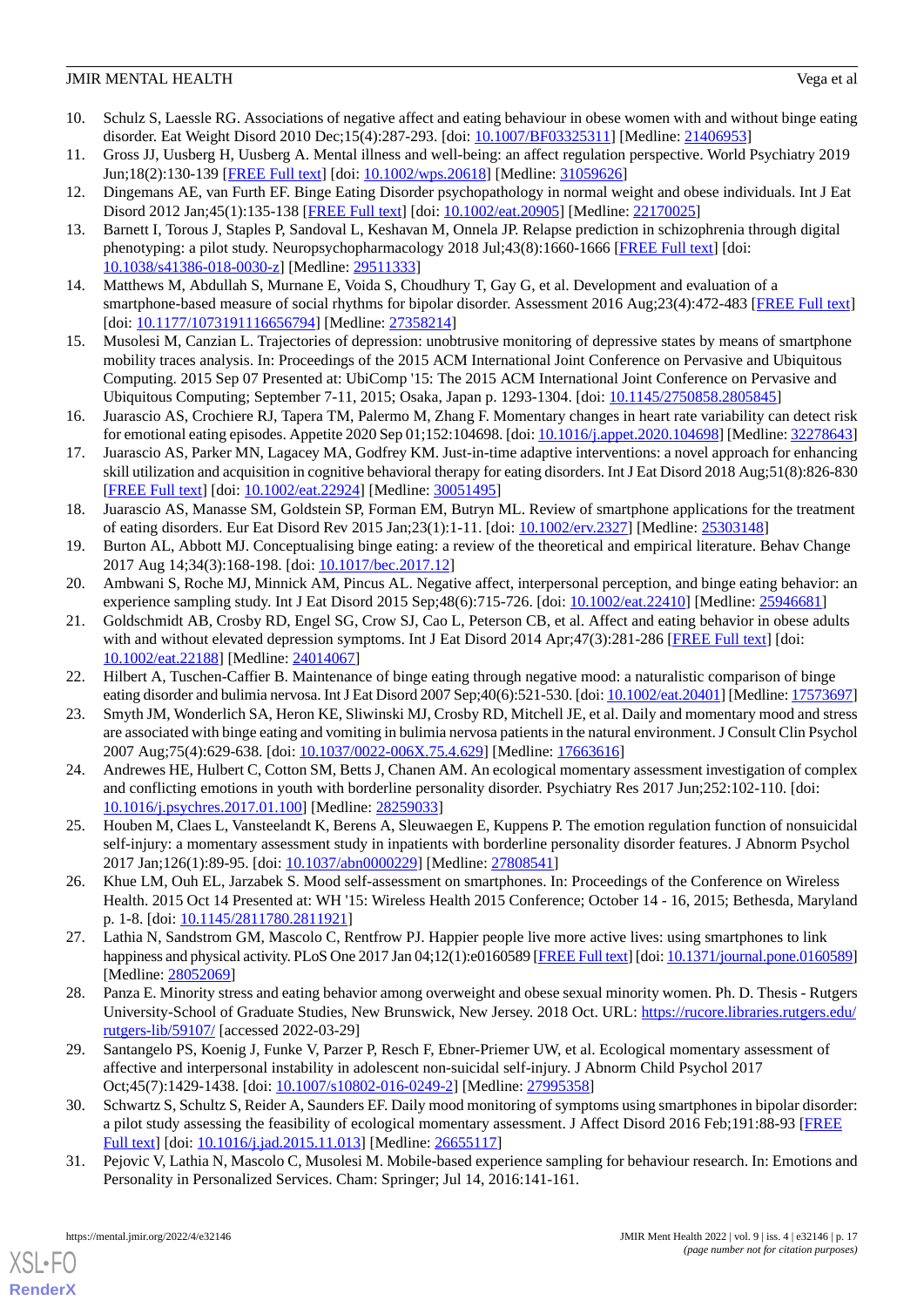- <span id="page-17-0"></span>32. Dubad M, Winsper C, Meyer C, Livanou M, Marwaha S. A systematic review of the psychometric properties, usability and clinical impacts of mobile mood-monitoring applications in young people. Psychol Med 2018 Jan;48(2):208-228. [doi: [10.1017/S0033291717001659](http://dx.doi.org/10.1017/S0033291717001659)] [Medline: [28641609](http://www.ncbi.nlm.nih.gov/entrez/query.fcgi?cmd=Retrieve&db=PubMed&list_uids=28641609&dopt=Abstract)]
- <span id="page-17-2"></span><span id="page-17-1"></span>33. Kanjo E, Kuss D, Ang C. NotiMind: utilizing responses to smart phone notifications as affective sensors. IEEE Access 2017;5:22023-22035. [doi: [10.1109/ACCESS.2017.2755661\]](http://dx.doi.org/10.1109/ACCESS.2017.2755661)
- <span id="page-17-3"></span>34. Stieger S, Lewetz D. A week without using social media: results from an ecological momentary intervention study using smartphones. Cyberpsychol Behav Soc Netw 2018 Oct;21(10):618-624. [doi: [10.1089/cyber.2018.0070](http://dx.doi.org/10.1089/cyber.2018.0070)] [Medline: [30334650\]](http://www.ncbi.nlm.nih.gov/entrez/query.fcgi?cmd=Retrieve&db=PubMed&list_uids=30334650&dopt=Abstract)
- <span id="page-17-4"></span>35. Watson D, Clark LA, Tellegen A. Development and validation of brief measures of positive and negative affect: the PANAS scales. J Pers Soc Psychol 1988 Jun;54(6):1063-1070. [doi: [10.1037//0022-3514.54.6.1063](http://dx.doi.org/10.1037//0022-3514.54.6.1063)] [Medline: [3397865](http://www.ncbi.nlm.nih.gov/entrez/query.fcgi?cmd=Retrieve&db=PubMed&list_uids=3397865&dopt=Abstract)]
- 36. Pollak JP, Adams P, Gay G. PAM: a photographic affect meter for frequent, in situ measurement of affect. In: Proceedings of the International Conference on Human Factors in Computing Systems. 2011 Presented at: CHI 2011 International Conference on Human Factors in Computing Systems; May 7-12, 2011; Vancouver, BC, Canada p. 725-734. [doi: [10.1145/1978942.1979047](http://dx.doi.org/10.1145/1978942.1979047)]
- <span id="page-17-6"></span><span id="page-17-5"></span>37. Bradley MM, Lang PJ. Measuring emotion: the self-assessment manikin and the semantic differential. J Behav Ther Exp Psychiatry 1994 Mar;25(1):49-59. [doi: [10.1016/0005-7916\(94\)90063-9\]](http://dx.doi.org/10.1016/0005-7916(94)90063-9) [Medline: [7962581\]](http://www.ncbi.nlm.nih.gov/entrez/query.fcgi?cmd=Retrieve&db=PubMed&list_uids=7962581&dopt=Abstract)
- <span id="page-17-7"></span>38. Wang R, Chen F, Chen Z, Li T, Harari G, Tignor S, et al. StudentLife: Using Smartphones to Assess Mental Health and Academic Performance of College Students. Cham: Springer; 2017:7-33.
- <span id="page-17-8"></span>39. Griffin B, Saunders KE. Smartphones and wearables as a method for understanding symptom mechanisms. Front Psychiatry 2020 Jan 17;10:949 [\[FREE Full text\]](https://doi.org/10.3389/fpsyt.2019.00949) [doi: [10.3389/fpsyt.2019.00949](http://dx.doi.org/10.3389/fpsyt.2019.00949)] [Medline: [32009990\]](http://www.ncbi.nlm.nih.gov/entrez/query.fcgi?cmd=Retrieve&db=PubMed&list_uids=32009990&dopt=Abstract)
- <span id="page-17-9"></span>40. Onnela JP, Rauch SL. Harnessing smartphone-based digital phenotyping to enhance behavioral and mental health. Neuropsychopharmacology 2016 Jun;41(7):1691-1696 [\[FREE Full text\]](http://europepmc.org/abstract/MED/26818126) [doi: [10.1038/npp.2016.7](http://dx.doi.org/10.1038/npp.2016.7)] [Medline: [26818126](http://www.ncbi.nlm.nih.gov/entrez/query.fcgi?cmd=Retrieve&db=PubMed&list_uids=26818126&dopt=Abstract)]
- 41. Aledavood T, Torous J, Hoyos AM, Naslund JA, Onnela JP, Keshavan M. Smartphone-based tracking of sleep in depression, anxiety, and psychotic disorders. Curr Psychiatry Rep 2019 Jun 04;21(7):49 [[FREE Full text](http://europepmc.org/abstract/MED/31161412)] [doi: [10.1007/s11920-019-1043-y\]](http://dx.doi.org/10.1007/s11920-019-1043-y) [Medline: [31161412](http://www.ncbi.nlm.nih.gov/entrez/query.fcgi?cmd=Retrieve&db=PubMed&list_uids=31161412&dopt=Abstract)]
- 42. Masud MT, Mamun MA, Thapa K, Lee DH, Griffiths MD, Yang SH. Unobtrusive monitoring of behavior and movement patterns to detect clinical depression severity level via smartphone. J Biomed Inform 2020 Mar;103:103371 [[FREE Full](https://linkinghub.elsevier.com/retrieve/pii/S1532-0464(19)30291-6) [text](https://linkinghub.elsevier.com/retrieve/pii/S1532-0464(19)30291-6)] [doi: [10.1016/j.jbi.2019.103371\]](http://dx.doi.org/10.1016/j.jbi.2019.103371) [Medline: [31935462](http://www.ncbi.nlm.nih.gov/entrez/query.fcgi?cmd=Retrieve&db=PubMed&list_uids=31935462&dopt=Abstract)]
- <span id="page-17-10"></span>43. Mehrotra A, Hendley R, Musolesi M. Towards multi-modal anticipatory monitoring of depressive states through the analysis of human-smartphone interaction. In: Proceedings of the 2016 ACM International Joint Conference on Pervasive and Ubiquitous Computing: Adjunct. New York, USA: Association for Computing Machinery; 2016 Sep Presented at: UbiComp '16: The 2016 ACM International Joint Conference on Pervasive and Ubiquitous Computing; September 12 - 16, 2016; Heidelberg Germany p. 1132-1138. [doi: [10.1145/2968219\]](http://dx.doi.org/10.1145/2968219)
- <span id="page-17-11"></span>44. Asare KO, Terhorst Y, Vega J, Peltonen E, Lagerspetz E, Ferreira D. Predicting depression from smartphone behavioral markers using machine learning methods, hyperparameter optimization, and feature importance analysis: exploratory study. JMIR Mhealth Uhealth 2021 Jul 12;9(7):e26540 [[FREE Full text](https://mhealth.jmir.org/2021/7/e26540/)] [doi: [10.2196/26540\]](http://dx.doi.org/10.2196/26540) [Medline: [34255713\]](http://www.ncbi.nlm.nih.gov/entrez/query.fcgi?cmd=Retrieve&db=PubMed&list_uids=34255713&dopt=Abstract)
- <span id="page-17-14"></span>45. Ben-Zeev D, Wang R, Abdullah S, Brian R, Scherer EA, Mistler LA, et al. Mobile behavioral sensing for outpatients and inpatients with schizophrenia. Psychiatr Serv 2016 May 01;67(5):558-561 [\[FREE Full text](http://europepmc.org/abstract/MED/26695497)] [doi: [10.1176/appi.ps.201500130\]](http://dx.doi.org/10.1176/appi.ps.201500130) [Medline: [26695497](http://www.ncbi.nlm.nih.gov/entrez/query.fcgi?cmd=Retrieve&db=PubMed&list_uids=26695497&dopt=Abstract)]
- <span id="page-17-12"></span>46. Buck B, Scherer E, Brian R, Wang R, Wang W, Campbell A, et al. Relationships between smartphone social behavior and relapse in schizophrenia: a preliminary report. Schizophr Res 2019 Jun;208:167-172 [\[FREE Full text](http://europepmc.org/abstract/MED/30940400)] [doi: [10.1016/j.schres.2019.03.014\]](http://dx.doi.org/10.1016/j.schres.2019.03.014) [Medline: [30940400](http://www.ncbi.nlm.nih.gov/entrez/query.fcgi?cmd=Retrieve&db=PubMed&list_uids=30940400&dopt=Abstract)]
- <span id="page-17-13"></span>47. Staples P, Torous J, Barnett I, Carlson K, Sandoval L, Keshavan M, et al. A comparison of passive and active estimates of sleep in a cohort with schizophrenia. NPJ Schizophr 2017 Oct 16;3(1):37 [[FREE Full text\]](https://doi.org/10.1038/s41537-017-0038-0) [doi: [10.1038/s41537-017-0038-0\]](http://dx.doi.org/10.1038/s41537-017-0038-0) [Medline: [29038553](http://www.ncbi.nlm.nih.gov/entrez/query.fcgi?cmd=Retrieve&db=PubMed&list_uids=29038553&dopt=Abstract)]
- 48. Wang R, Wang W, Aung MS, Ben-Zeev D, Brian R, Campbell AT, et al. Predicting symptom trajectories of schizophrenia using mobile sensing. Proc ACM Interact Mob Wearable Ubiquitous Technol 2017 Sep 11;1(3):1-24. [doi: [10.1145/3130976\]](http://dx.doi.org/10.1145/3130976)
- 49. Alvarez-Lozano J, Osmani V, Mayora O, Frost M, Bardram J, Faurholt-Jepsen M, et al. Tell me your apps and I will tell you your mood: correlation of apps usage with bipolar disorder state. In: Proceedings of the 7th International Conference on PErvasive Technologies Related to Assistive Environments. New York, USA: Association for Computing Machinery; 2014 May Presented at: PETRA '14: The 7th International Conference on PErvasive Technologies Related to Assistive Environments; May 27 - 30, 2014; Rhodes Greece p. 1-7. [doi: [10.1145/2674396.2674408\]](http://dx.doi.org/10.1145/2674396.2674408)
- 50. Beiwinkel T, Kindermann S, Maier A, Kerl C, Moock J, Barbian G, et al. Using smartphones to monitor bipolar disorder symptoms: a pilot study. JMIR Ment Health 2016 Jan 06;3(1):e2 [[FREE Full text](https://mental.jmir.org/2016/1/e2/)] [doi: [10.2196/mental.4560](http://dx.doi.org/10.2196/mental.4560)] [Medline: [26740354](http://www.ncbi.nlm.nih.gov/entrez/query.fcgi?cmd=Retrieve&db=PubMed&list_uids=26740354&dopt=Abstract)]
- 51. Carr O, Andreotti F, Saunders K, Palmius N, Goodwin G, De Vos M. Monitoring depression in bipolar disorder using circadian measures from smartphone accelerometers. arXiv. Preprint posted online on July 4, 2020. [\[FREE Full text\]](http://arxiv.org/abs/2007.02064)
- 52. Faurholt-Jepsen M, Bauer M, Kessing LV. Smartphone-based objective monitoring in bipolar disorder: status and considerations. Int J Bipolar Disord 2018 Jan 23;6(1):6 [[FREE Full text](http://europepmc.org/abstract/MED/29359252)] [doi: [10.1186/s40345-017-0110-8\]](http://dx.doi.org/10.1186/s40345-017-0110-8) [Medline: [29359252](http://www.ncbi.nlm.nih.gov/entrez/query.fcgi?cmd=Retrieve&db=PubMed&list_uids=29359252&dopt=Abstract)]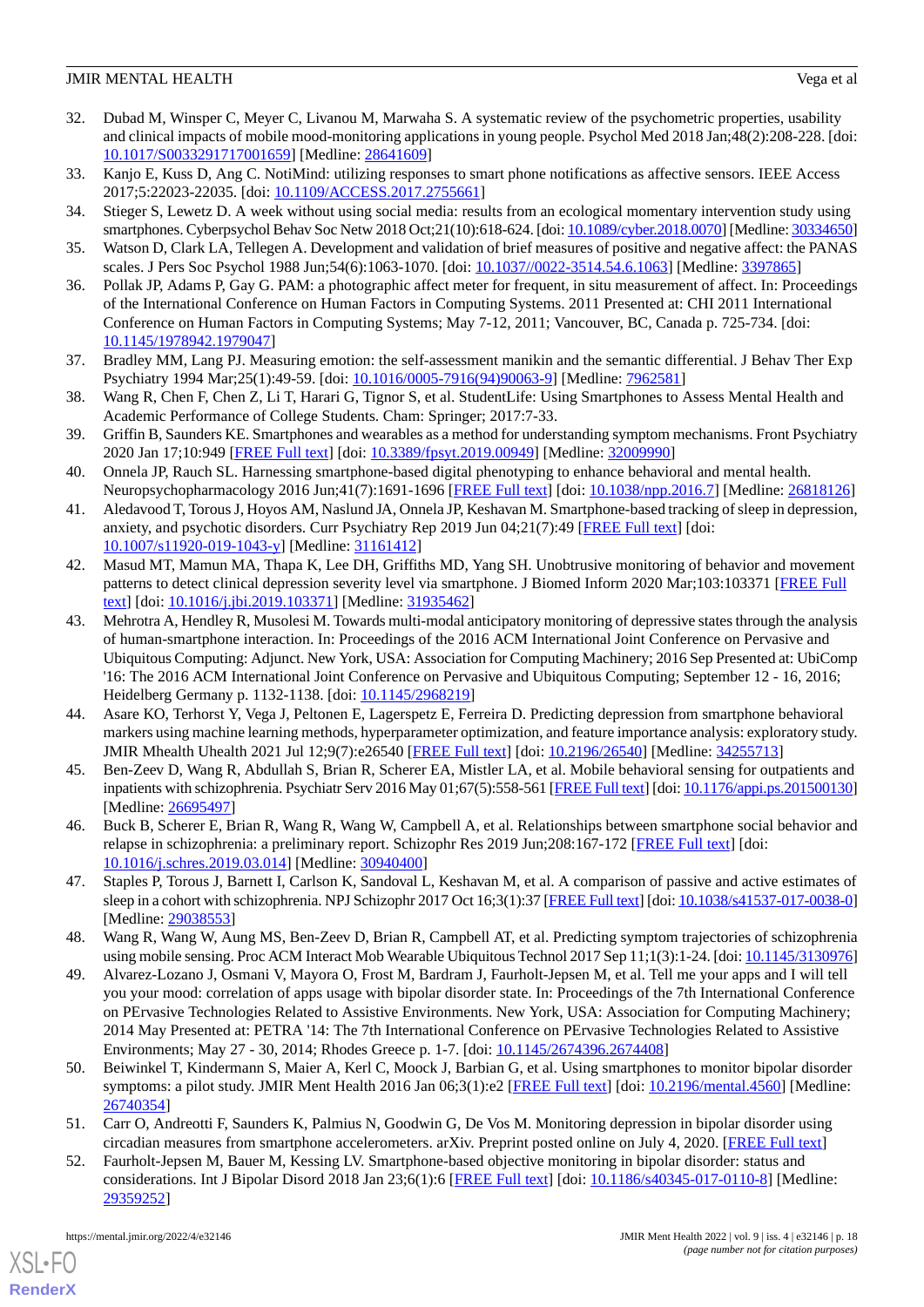- <span id="page-18-0"></span>53. Puiatti A, Mudda S, Giordano S, Mayora O. Smartphone-centred wearable sensors network for monitoring patients with bipolar disorder. Annu Int Conf IEEE Eng Med Biol Soc 2011;2011:3644-3647. [doi: [10.1109/IEMBS.2011.6090613](http://dx.doi.org/10.1109/IEMBS.2011.6090613)] [Medline: [22255129](http://www.ncbi.nlm.nih.gov/entrez/query.fcgi?cmd=Retrieve&db=PubMed&list_uids=22255129&dopt=Abstract)]
- <span id="page-18-1"></span>54. Bauer G, Lukowicz P. Can smartphones detect stress-related changes in the behaviour of individuals? In: Proceedings of the IEEE International Conference on Pervasive Computing and Communications Workshops. 2012 Presented at: IEEE International Conference on Pervasive Computing and Communications Workshops; March 19-23, 2012; Lugano, Switzerland p. 423-426. [doi: [10.1109/PerComW.2012.6197525\]](http://dx.doi.org/10.1109/PerComW.2012.6197525)
- 55. Ciman M, Wac K, Gaggi O. iSensestress: assessing stress through human-smartphone interaction analysis. In: Proceedings of the 9th International Conference on Pervasive Computing Technologies for Healthcare. Brussels, Belgium: ICST; 2020 May 20 Presented at: PervasiveHealth '15: 9th International Conference on Pervasive Computing Technologies for Healthcare; May 20-23, 2015; Istanbul, Turkey p. 84-91. [doi: [10.4108/icst.pervasivehealth.2015.259280](http://dx.doi.org/10.4108/icst.pervasivehealth.2015.259280)]
- 56. Ferdous R, Osmani V, Mayora O. Smartphone app usage as a predictor of perceived stress levels at workplace. In: Proceedings of the 9th International Conference on Pervasive Computing Technologies for Healthcare. Istanbul, Turkey: ICST; 2015 Aug 03 Presented at: PervasiveHealth '15: 9th International Conference on Pervasive Computing Technologies for Healthcare; May 20–23, 2015; Istanbul, Turkey p. 225-228. [doi: [10.4108/icst.pervasivehealth.2015.260192\]](http://dx.doi.org/10.4108/icst.pervasivehealth.2015.260192)
- <span id="page-18-2"></span>57. Garcia-Ceja E, Osmani V, Mayora O. Automatic stress detection in working environments from smartphones' accelerometer data: a first step. IEEE J Biomed Health Inform 2016 Jul;20(4):1053-1060. [doi: [10.1109/JBHI.2015.2446195\]](http://dx.doi.org/10.1109/JBHI.2015.2446195) [Medline: [26087509](http://www.ncbi.nlm.nih.gov/entrez/query.fcgi?cmd=Retrieve&db=PubMed&list_uids=26087509&dopt=Abstract)]
- <span id="page-18-3"></span>58. Mayya S, Jilla V, Tiwari VN, Nayak MM, Narayanan R. Continuous monitoring of stress on smartphone using heart rate variability. In: Proceedings of the IEEE 15th International Conference on Bioinformatics and Bioengineering (BIBE). 2015 Presented at: IEEE 15th International Conference on Bioinformatics and Bioengineering (BIBE); November 2-4, 2015; Belgrade, Serbia p. 1-5. [doi: [10.1109/BIBE.2015.7367627\]](http://dx.doi.org/10.1109/BIBE.2015.7367627)
- 59. Boukhechba M, Huang Y, Chow P, Fua K, Teachman BA, Barnes LE. Monitoring social anxiety from mobility and communication patterns. In: Proceedings of the 2017 ACM International Joint Conference on Pervasive and Ubiquitous Computing and 2017 ACM International Symposium on Wearable Computers. New York, USA: Association for Computing Machinery; 2017 Presented at: UbiComp '17: The 2017 ACM International Joint Conference on Pervasive and Ubiquitous Computing; September 11-15, 2017; Maui, Hawaii p. 749-753. [doi: [10.1145/3123024.3125607](http://dx.doi.org/10.1145/3123024.3125607)]
- 60. Fukazawa Y, Ito T, Okimura T, Yamashita Y, Maeda T, Ota J. Predicting anxiety state using smartphone-based passive sensing. J Biomed Inform 2019 May;93:103151 [[FREE Full text\]](https://linkinghub.elsevier.com/retrieve/pii/S1532-0464(19)30069-3) [doi: [10.1016/j.jbi.2019.103151](http://dx.doi.org/10.1016/j.jbi.2019.103151)] [Medline: [30880254](http://www.ncbi.nlm.nih.gov/entrez/query.fcgi?cmd=Retrieve&db=PubMed&list_uids=30880254&dopt=Abstract)]
- <span id="page-18-4"></span>61. Gong J, Huang Y, Chow PI, Fua K, Gerber MS, Teachman BA, et al. Understanding behavioral dynamics of social anxiety among college students through smartphone sensors. Information Fusion 2019 Sep;49:57-68. [doi: [10.1016/j.inffus.2018.09.002\]](http://dx.doi.org/10.1016/j.inffus.2018.09.002)
- <span id="page-18-5"></span>62. Rashid H, Mendu S, Daniel KE, Beltzer ML, Teachman BA, Boukhechba M, et al. Predicting subjective measures of social anxiety from sparsely collected mobile sensor data. Proceedings of the ACM On Interactive Mobile, Wearable, and Ubiquitous Technologies 2020 Sep 04;4(3):1-24. [doi: [10.1145/3411823](http://dx.doi.org/10.1145/3411823)]
- <span id="page-18-7"></span><span id="page-18-6"></span>63. Berry N, Bucci S, Lobban F. Use of the internet and mobile phones for self-management of severe mental health problems: qualitative study of staff views. JMIR Ment Health 2017 Nov 01;4(4):e52 [\[FREE Full text\]](https://mental.jmir.org/2017/4/e52/) [doi: [10.2196/mental.8311](http://dx.doi.org/10.2196/mental.8311)] [Medline: [29092809](http://www.ncbi.nlm.nih.gov/entrez/query.fcgi?cmd=Retrieve&db=PubMed&list_uids=29092809&dopt=Abstract)]
- <span id="page-18-8"></span>64. Fairburn CG, Rothwell ER. Apps and eating disorders: a systematic clinical appraisal. Int J Eat Disord 2015 Nov;48(7):1038-1046 [[FREE Full text](http://europepmc.org/abstract/MED/25728705)] [doi: [10.1002/eat.22398](http://dx.doi.org/10.1002/eat.22398)] [Medline: [25728705\]](http://www.ncbi.nlm.nih.gov/entrez/query.fcgi?cmd=Retrieve&db=PubMed&list_uids=25728705&dopt=Abstract)
- <span id="page-18-9"></span>65. Lindgreen P, Lomborg K, Clausen L. Patient experiences using a self-monitoring app in eating disorder treatment: qualitative study. JMIR mHealth and uHealth 2018 Jun 22;6(6):e10253 [\[FREE Full text\]](https://mhealth.jmir.org/2018/6/e10253/) [doi: [10.2196/10253](http://dx.doi.org/10.2196/10253)] [Medline: [29934285\]](http://www.ncbi.nlm.nih.gov/entrez/query.fcgi?cmd=Retrieve&db=PubMed&list_uids=29934285&dopt=Abstract)
- <span id="page-18-10"></span>66. Technology enabled best practice for eating disorder treatment. Recovery Record. URL: <https://www.recoveryrecord.com/> [accessed 2022-03-18]
- <span id="page-18-11"></span>67. Tulu B, Ruiz C, Allard J, Acheson J, Busch A, Roskuski A, et al. SlipBuddy: a mobile health intervention to prevent overeating. In: Proceedings of the 50th Hawaii International Conference on System Sciences. 2017 Presented at: 50th Hawaii International Conference on System Sciences; January 4-7, 2017; Waikōloa Beach. [doi: [10.24251/HICSS.2017.436\]](http://dx.doi.org/10.24251/HICSS.2017.436)
- <span id="page-18-13"></span><span id="page-18-12"></span>68. Ferreira D, Kostakos V, Dey AK. AWARE: Mobile context instrumentation framework. Frontiers in ICT. 2015 Apr 20. URL: <https://www.frontiersin.org/articles/10.3389/fict.2015.00006/full> [accessed 2022-03-18]
- <span id="page-18-14"></span>69. Branley-Bell D, Talbot CV. Exploring the impact of the COVID-19 pandemic and UK lockdown on individuals with experience of eating disorders. J Eat Disord 2020 Aug 31;8:44 [\[FREE Full text\]](https://jeatdisord.biomedcentral.com/articles/10.1186/s40337-020-00319-y) [doi: [10.1186/s40337-020-00319-y\]](http://dx.doi.org/10.1186/s40337-020-00319-y) [Medline: [32874585](http://www.ncbi.nlm.nih.gov/entrez/query.fcgi?cmd=Retrieve&db=PubMed&list_uids=32874585&dopt=Abstract)]
- 70. Schlegl S, Maier J, Meule A, Voderholzer U. Eating disorders in times of the COVID-19 pandemic: results from an online survey of patients with anorexia nervosa. Int J Eat Disord 2020 Aug 25;53(11):1791-1800. [doi: [10.1002/eat.23374\]](http://dx.doi.org/10.1002/eat.23374)
- 71. Vega J. Reproducible analysis pipeline for data streams. RAPIDS 1.8. URL:<https://www.rapids.science/latest/> [accessed 2022-03-18]
- 72. Vega J, Li M, Aguillera K, Goel N, Joshi E, Khandekar K, et al. Reproducible analysis pipeline for data streams: open-source software to process data collected with mobile devices. Front Digit Health 2021 Nov 21;3:769823 [\[FREE Full text](http://europepmc.org/abstract/MED/34870271)] [doi: [10.3389/fdgth.2021.769823\]](http://dx.doi.org/10.3389/fdgth.2021.769823) [Medline: [34870271\]](http://www.ncbi.nlm.nih.gov/entrez/query.fcgi?cmd=Retrieve&db=PubMed&list_uids=34870271&dopt=Abstract)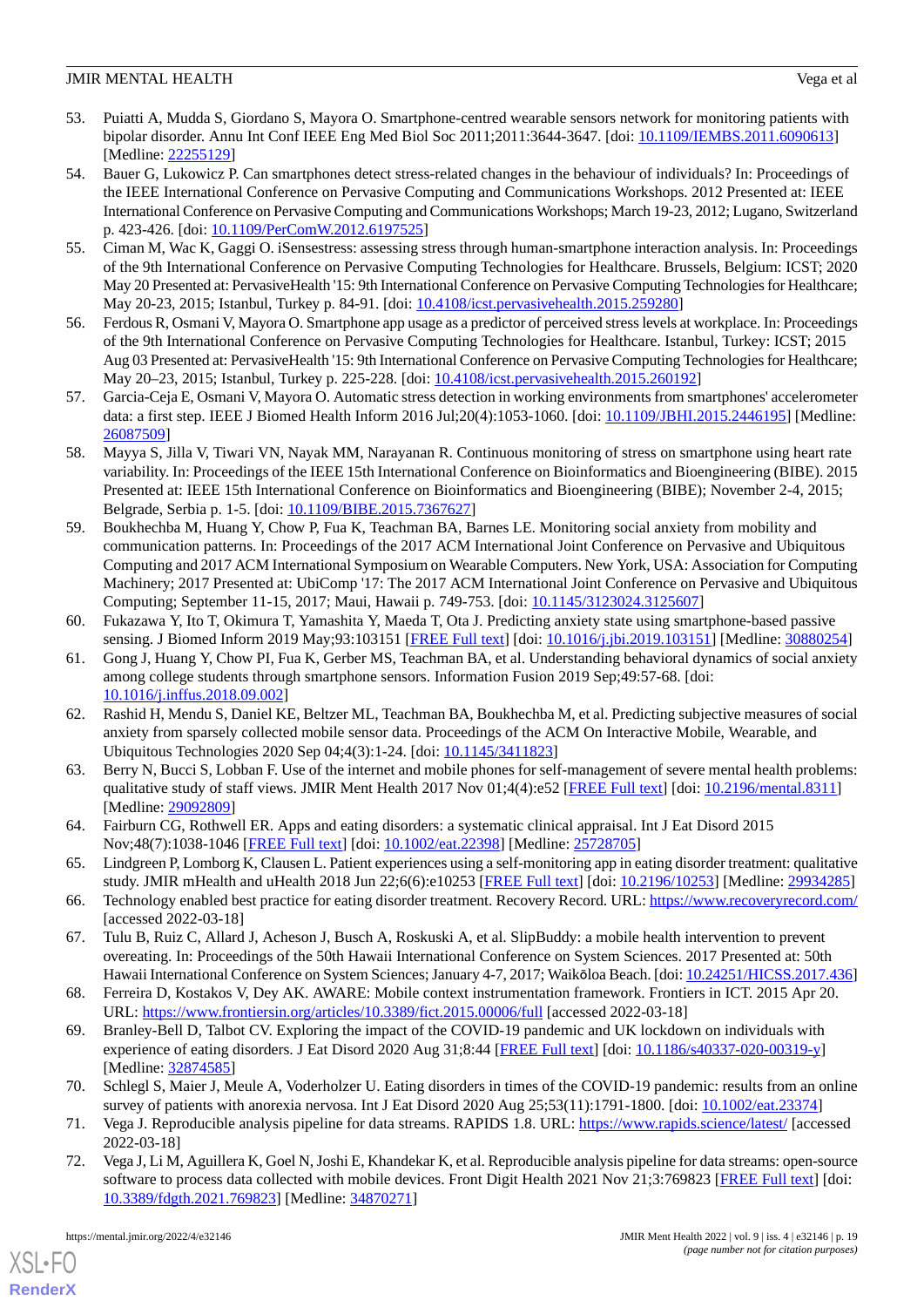- <span id="page-19-0"></span>73. Parker RI, Vannest K. An improved effect size for single-case research: nonoverlap of all pairs. Behav Ther 2009 Dec;40(4):357-367. [doi: [10.1016/j.beth.2008.10.006\]](http://dx.doi.org/10.1016/j.beth.2008.10.006) [Medline: [19892081\]](http://www.ncbi.nlm.nih.gov/entrez/query.fcgi?cmd=Retrieve&db=PubMed&list_uids=19892081&dopt=Abstract)
- <span id="page-19-1"></span>74. Elo S, Kyngäs H. The qualitative content analysis process. J Adv Nurs 2008 Apr;62(1):107-115. [doi: [10.1111/j.1365-2648.2007.04569.x\]](http://dx.doi.org/10.1111/j.1365-2648.2007.04569.x) [Medline: [18352969\]](http://www.ncbi.nlm.nih.gov/entrez/query.fcgi?cmd=Retrieve&db=PubMed&list_uids=18352969&dopt=Abstract)
- <span id="page-19-3"></span><span id="page-19-2"></span>75. Braun V, Clarke V. Using thematic analysis in psychology. Qual Res Psychol 2006 Jan;3(2):77-101 [[FREE Full text](https://doi.org/10.1191/1478088706qp063oa)] [doi: [10.1191/1478088706qp063oa](http://dx.doi.org/10.1191/1478088706qp063oa)]
- <span id="page-19-4"></span>76. JulioV / demmi\_aware. GitHub. URL: [https://github.com/JulioV/demmi\\_aware](https://github.com/JulioV/demmi_aware) [accessed 2022-03-18]
- <span id="page-19-5"></span>77. JulioV/demmi-analysis. GitHub. URL:<https://github.com/JulioV/demmi-analysis> [accessed 2022-03-18]
- <span id="page-19-6"></span>78. Pustejovsky JE, Swan DM. SingleCaseES: a calculator for single-case effect sizes. Cran R Projecft. 2021 Sep 30. URL: <https://CRAN.R-project.org/package=SingleCaseES> [accessed 2022-03-18]
- <span id="page-19-7"></span>79. Benjamini Y, Hochberg Y. Controlling the false discovery rate: a practical and powerful approach to multiple testing. J Royal Stat Society: Ser B (Methodol) 2018 Dec 05;57(1):289-300. [doi: [10.1111/j.2517-6161.1995.tb02031.x](http://dx.doi.org/10.1111/j.2517-6161.1995.tb02031.x)]
- <span id="page-19-8"></span>80. Haedt-Matt AA, Keel PK. Revisiting the affect regulation model of binge eating: a meta-analysis of studies using ecological momentary assessment. Psychol Bull 2011 Jul;137(4):660-681 [[FREE Full text\]](http://europepmc.org/abstract/MED/21574678) [doi: [10.1037/a0023660\]](http://dx.doi.org/10.1037/a0023660) [Medline: [21574678](http://www.ncbi.nlm.nih.gov/entrez/query.fcgi?cmd=Retrieve&db=PubMed&list_uids=21574678&dopt=Abstract)]
- <span id="page-19-9"></span>81. Jacobson NC, Chung YJ. Passive sensing of prediction of moment-to-moment depressed mood among undergraduates with clinical levels of depression sample using smartphones. Sensors (Basel) 2020 Jun 24;20(12):3572 [\[FREE Full text\]](https://www.mdpi.com/resolver?pii=s20123572) [doi: [10.3390/s20123572\]](http://dx.doi.org/10.3390/s20123572) [Medline: [32599801\]](http://www.ncbi.nlm.nih.gov/entrez/query.fcgi?cmd=Retrieve&db=PubMed&list_uids=32599801&dopt=Abstract)
- <span id="page-19-10"></span>82. Dingemans A, Danner U, Parks M. Emotion regulation in binge eating disorder: a review. Nutrients 2017 Nov 22;9(11):1274 [[FREE Full text](https://www.mdpi.com/resolver?pii=nu9111274)] [doi: [10.3390/nu9111274\]](http://dx.doi.org/10.3390/nu9111274) [Medline: [29165348\]](http://www.ncbi.nlm.nih.gov/entrez/query.fcgi?cmd=Retrieve&db=PubMed&list_uids=29165348&dopt=Abstract)
- <span id="page-19-11"></span>83. Wilson GT, Sysko R. Frequency of binge eating episodes in bulimia nervosa and binge eating disorder: diagnostic considerations. Int J Eat Disord 2009 Nov;42(7):603-610 [\[FREE Full text](http://europepmc.org/abstract/MED/19610014)] [doi: [10.1002/eat.20726\]](http://dx.doi.org/10.1002/eat.20726) [Medline: [19610014](http://www.ncbi.nlm.nih.gov/entrez/query.fcgi?cmd=Retrieve&db=PubMed&list_uids=19610014&dopt=Abstract)]
- <span id="page-19-12"></span>84. Rossiter EM, Agras WS, Telch CF, Bruce B. The eating patterns of non-purging bulimic subjects. Int J Eat Disord 1992 Mar;11(2):111-120. [doi: [10.1002/1098-108x\(199203\)11:2<111::aid-eat2260110203>3.0.co;2-j](http://dx.doi.org/10.1002/1098-108x(199203)11:2<111::aid-eat2260110203>3.0.co;2-j)]
- <span id="page-19-13"></span>85. Fellger A, Sprint G, Weeks D, Crooks E, Cook DJ. Wearable device-independent next day activity and next night sleep prediction for rehabilitation populations. IEEE J Transl Eng Health Med 2020 Aug 05;8:2700509 [[FREE Full text](http://europepmc.org/abstract/MED/32802598)] [doi: [10.1109/JTEHM.2020.3014564](http://dx.doi.org/10.1109/JTEHM.2020.3014564)] [Medline: [32802598\]](http://www.ncbi.nlm.nih.gov/entrez/query.fcgi?cmd=Retrieve&db=PubMed&list_uids=32802598&dopt=Abstract)
- 86. Case MA, Burwick HA, Volpp KG, Patel MS. Accuracy of smartphone applications and wearable devices for tracking physical activity data. J Am Med Assoc 2015 Feb 10;313(6):625-626. [doi: [10.1001/jama.2014.17841\]](http://dx.doi.org/10.1001/jama.2014.17841) [Medline: [25668268\]](http://www.ncbi.nlm.nih.gov/entrez/query.fcgi?cmd=Retrieve&db=PubMed&list_uids=25668268&dopt=Abstract)
- <span id="page-19-14"></span>87. Gal R, May AM, van Overmeeren EJ, Simons M, Monninkhof EM. The effect of physical activity interventions comprising wearables and smartphone applications on physical activity: a systematic review and meta-analysis. Sports Med Open 2018 Sep 03;4(1):42 [\[FREE Full text](http://europepmc.org/abstract/MED/30178072)] [doi: [10.1186/s40798-018-0157-9\]](http://dx.doi.org/10.1186/s40798-018-0157-9) [Medline: [30178072\]](http://www.ncbi.nlm.nih.gov/entrez/query.fcgi?cmd=Retrieve&db=PubMed&list_uids=30178072&dopt=Abstract)
- <span id="page-19-16"></span><span id="page-19-15"></span>88. Hilbert A, Petroff D, Herpertz S, Pietrowsky R, Tuschen-Caffier B, Vocks S, et al. Meta-analysis of the efficacy of psychological and medical treatments for binge-eating disorder. J Consult Clin Psychol 2019 Jan;87(1):91-105. [doi: [10.1037/ccp0000358\]](http://dx.doi.org/10.1037/ccp0000358) [Medline: [30570304](http://www.ncbi.nlm.nih.gov/entrez/query.fcgi?cmd=Retrieve&db=PubMed&list_uids=30570304&dopt=Abstract)]
- <span id="page-19-17"></span>89. Linardon J, Wade TD. How many individuals achieve symptom abstinence following psychological treatments for bulimia nervosa? A meta-analytic review. Int J Eat Disord 2018 Apr;51(4):287-294. [doi: [10.1002/eat.22838](http://dx.doi.org/10.1002/eat.22838)] [Medline: [29417609](http://www.ncbi.nlm.nih.gov/entrez/query.fcgi?cmd=Retrieve&db=PubMed&list_uids=29417609&dopt=Abstract)]
- 90. Linardon J, Wade TD, de la Piedad Garcia X, Brennan L. The efficacy of cognitive-behavioral therapy for eating disorders: a systematic review and meta-analysis. J Consult Clin Psychol 2017 Nov;85(11):1080-1094. [doi: [10.1037/ccp0000245\]](http://dx.doi.org/10.1037/ccp0000245) [Medline: [29083223](http://www.ncbi.nlm.nih.gov/entrez/query.fcgi?cmd=Retrieve&db=PubMed&list_uids=29083223&dopt=Abstract)]
- <span id="page-19-19"></span><span id="page-19-18"></span>91. Honary M, Bell B, Clinch S, Vega J, Kroll L, Sefi A, et al. Shaping the design of smartphone-based interventions for self-harm. In: Proceedings of the 2020 CHI Conference on Human Factors in Computing Systems. New York, USA: Association for Computing Machinery; 2020 Apr 23 Presented at: CHI '20: CHI Conference on Human Factors in Computing Systems; April 25 - 30, 2020; Honolulu HI USA p. 1-14. [doi: [10.1145/3313831](http://dx.doi.org/10.1145/3313831)]
- <span id="page-19-21"></span><span id="page-19-20"></span>92. Cohen DA, Wu SY, Farley TA. Comparing the cost-effectiveness of HIV prevention interventions. J Acquir Immune Defic Syndr 2004 Nov 01;37(3):1404-1414. [doi: [10.1097/01.qai.0000123271.76723.96](http://dx.doi.org/10.1097/01.qai.0000123271.76723.96)] [Medline: [15483470](http://www.ncbi.nlm.nih.gov/entrez/query.fcgi?cmd=Retrieve&db=PubMed&list_uids=15483470&dopt=Abstract)]
- <span id="page-19-22"></span>93. Cobiac LJ, Vos T, Barendregt JJ. Cost-effectiveness of interventions to promote physical activity: a modelling study. PLoS Med 2009 Jul 14;6(7):e1000110 [[FREE Full text\]](https://dx.plos.org/10.1371/journal.pmed.1000110) [doi: [10.1371/journal.pmed.1000110\]](http://dx.doi.org/10.1371/journal.pmed.1000110) [Medline: [19597537\]](http://www.ncbi.nlm.nih.gov/entrez/query.fcgi?cmd=Retrieve&db=PubMed&list_uids=19597537&dopt=Abstract)
- <span id="page-19-23"></span>94. Tsevat J. Impact and cost-effectiveness of smoking interventions. Am J Med 1992 Jul 15;93(1A):43-47. [doi: [10.1016/0002-9343\(92\)90627-n](http://dx.doi.org/10.1016/0002-9343(92)90627-n)] [Medline: [1497003\]](http://www.ncbi.nlm.nih.gov/entrez/query.fcgi?cmd=Retrieve&db=PubMed&list_uids=1497003&dopt=Abstract)
- 95. Wutzke SE, Shiell A, Gomel MK, Conigrave KM. Cost effectiveness of brief interventions for reducing alcohol consumption. Soc Sci Med 2001 Mar;52(6):863-870. [doi: [10.1016/s0277-9536\(00\)00189-1\]](http://dx.doi.org/10.1016/s0277-9536(00)00189-1) [Medline: [11234861](http://www.ncbi.nlm.nih.gov/entrez/query.fcgi?cmd=Retrieve&db=PubMed&list_uids=11234861&dopt=Abstract)]
- 96. Lynch FL, Striegel-Moore RF, Dickerson JH, Perrin N, Debar L, Wilson GT, et al. Cost-effectiveness of guided self-help treatment for recurrent binge eating. J Consult Clin Psychol 2010 Jun;78(3):322-333 [\[FREE Full text\]](http://europepmc.org/abstract/MED/20515208) [doi: [10.1037/a0018982\]](http://dx.doi.org/10.1037/a0018982) [Medline: [20515208](http://www.ncbi.nlm.nih.gov/entrez/query.fcgi?cmd=Retrieve&db=PubMed&list_uids=20515208&dopt=Abstract)]
- 97. Reychav I, Beeri R, Balapour A, Raban DR, Sabherwal R, Azuri J. How reliable are self-assessments using mobile technology in healthcare? The effects of technology identity and self-efficacy. Comput Hum Behav 2019 Feb;91:52-61. [doi: [10.1016/j.chb.2018.09.024\]](http://dx.doi.org/10.1016/j.chb.2018.09.024)